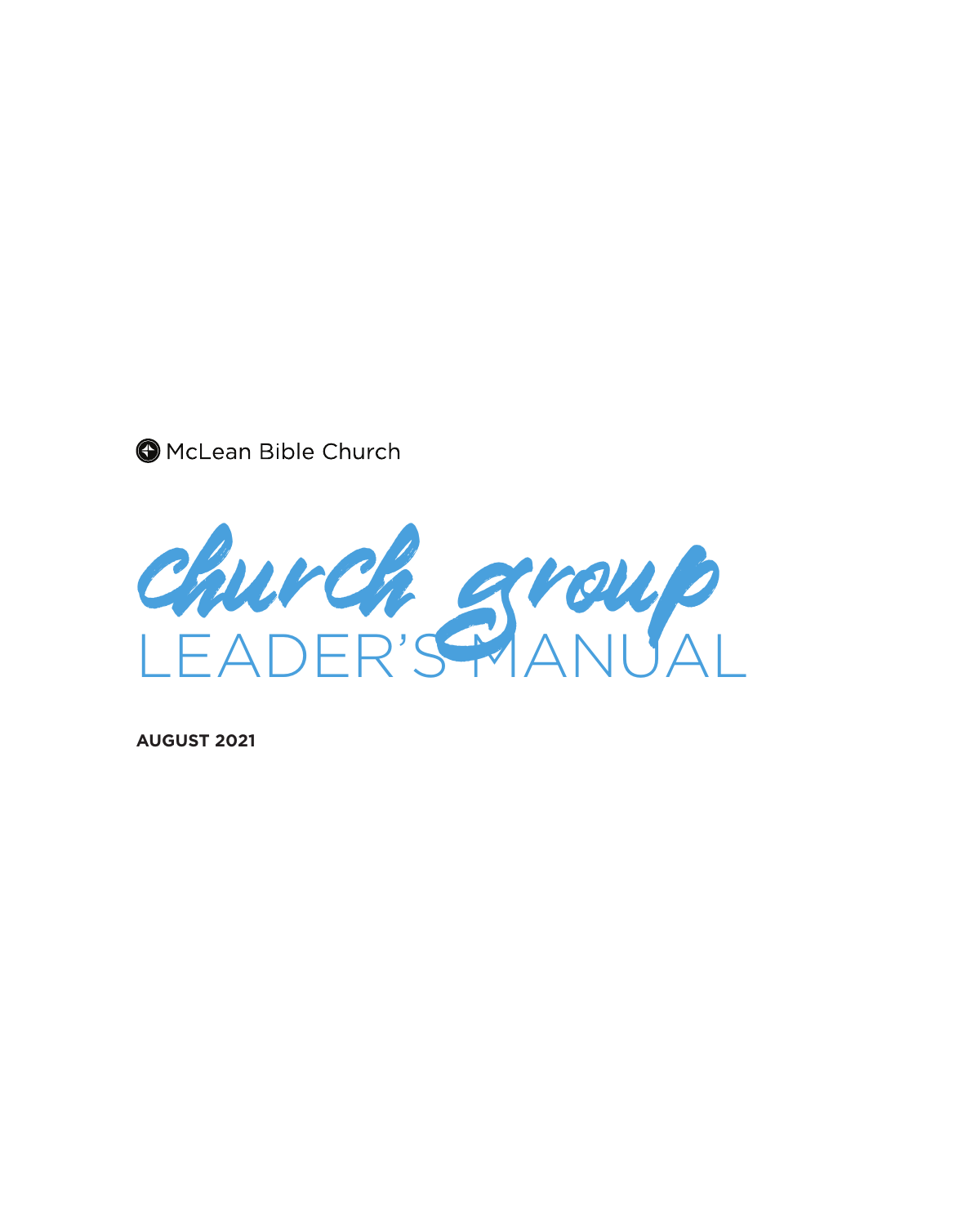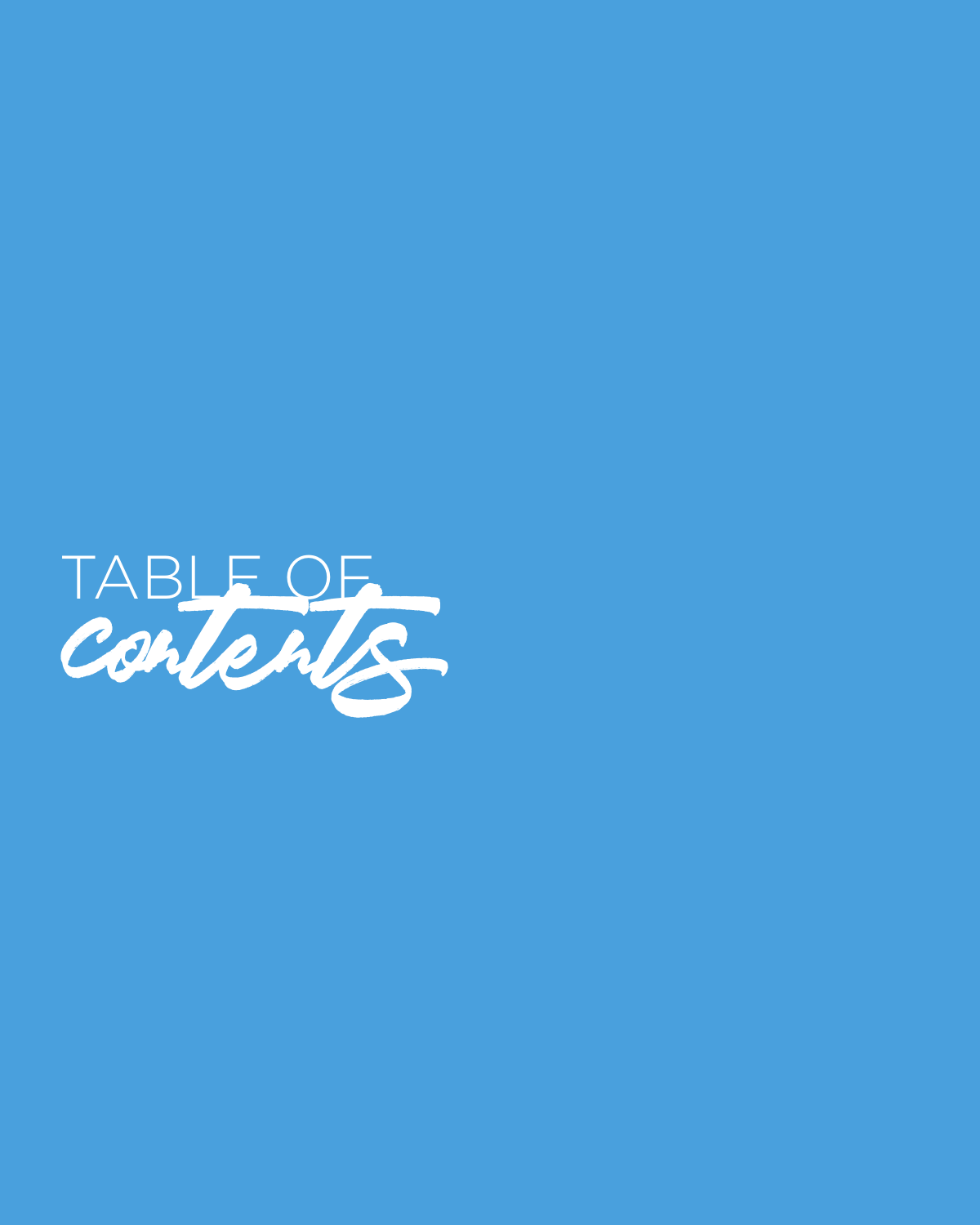| Strong Biblical Community<br>Preparation for Mission<br>New Testament Example<br>Personal Pastoral Care<br>Committed Church Family                                                                                                                                                                                                       |  |
|------------------------------------------------------------------------------------------------------------------------------------------------------------------------------------------------------------------------------------------------------------------------------------------------------------------------------------------|--|
| Definition of Church Groups<br>Essential Group Elements<br>Church Group Huddles<br>Sample Questions for Huddles<br>Sample Meeting Formats<br>Kids and Teens in Church Groups                                                                                                                                                             |  |
| MBC Leadership Structure<br>Church Group Participants<br>Church Group Leaders<br>Shared Leadership in Church Groups<br>Church Group Coaches                                                                                                                                                                                              |  |
| Church Group Meetings<br>Church Group Leaders Network Meetings<br>Location-wide Church Group Leadership Meetings                                                                                                                                                                                                                         |  |
| Training<br>Central Ministries<br><b>Ongoing Assessments</b><br>Core and Elective Classes                                                                                                                                                                                                                                                |  |
| How do I Start a Church Group?<br>How does Someone Join a Church Group?<br>If I Already Know People in a Group, can I Join Their Church Group Directly?<br>Do Church Groups Provide Childcare?<br>How do Church Groups Handle Correction and Care?<br>How do Church Groups Work with Central Ministries?<br>What are Communities at MBC? |  |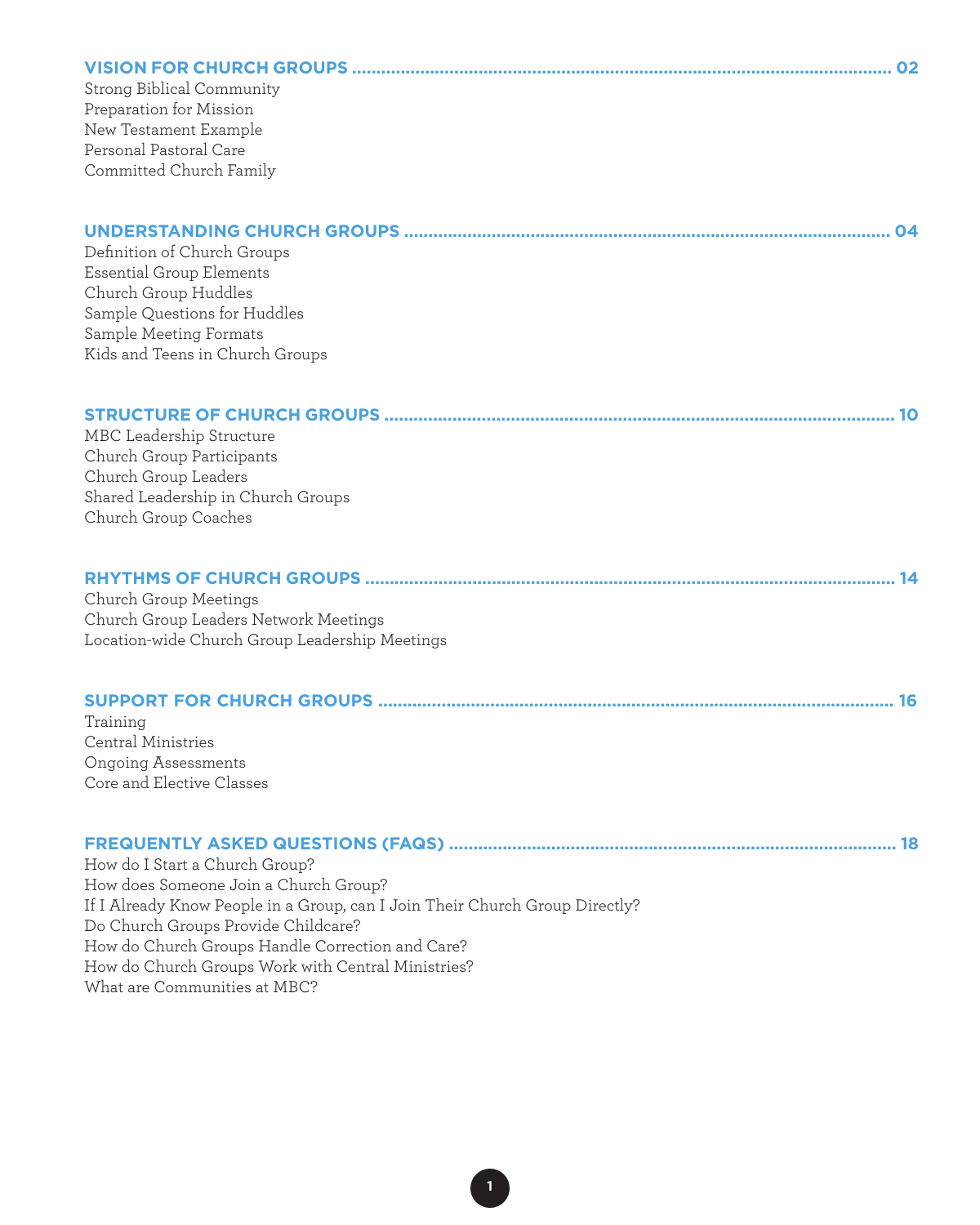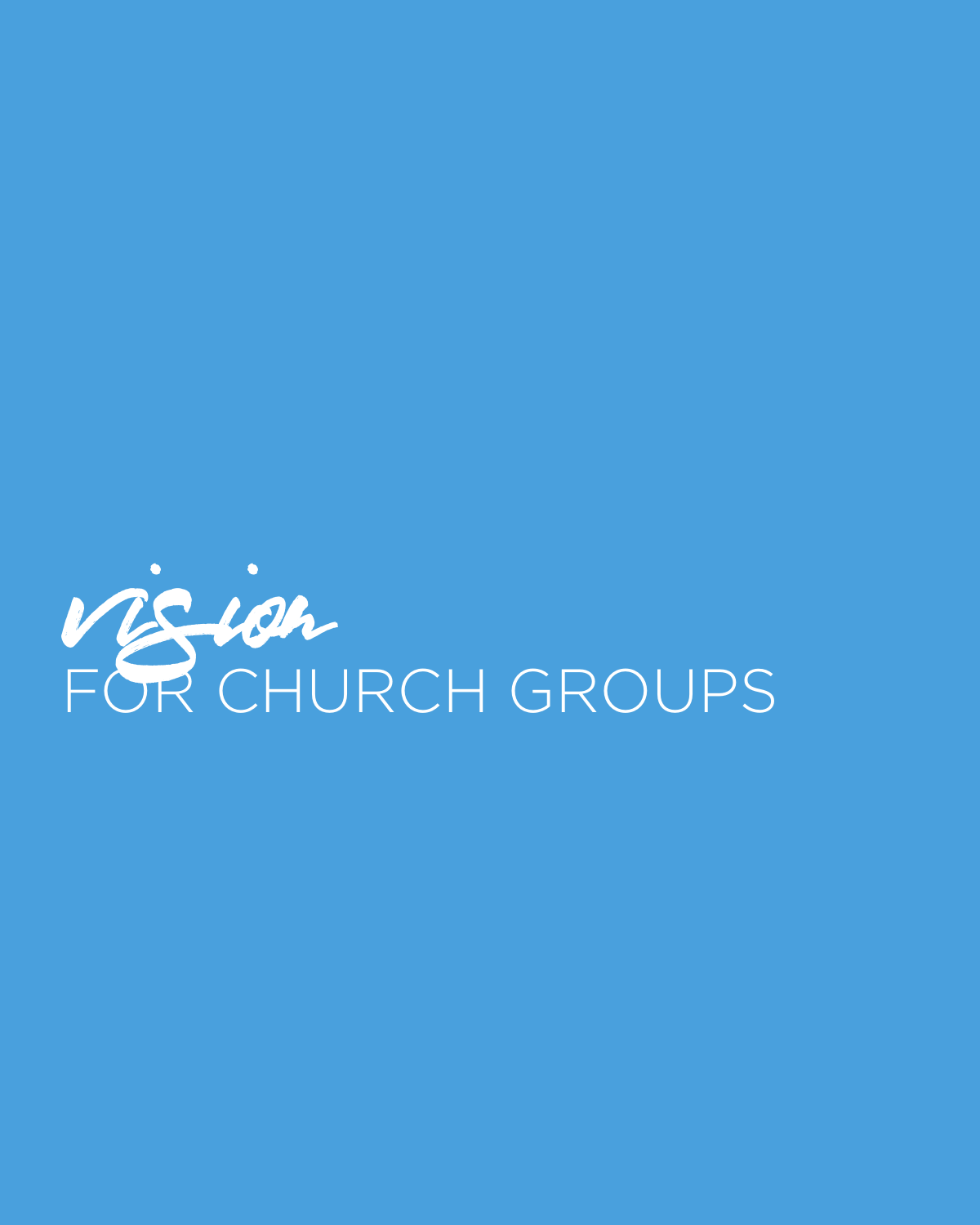McLean Bible Church (MBC) has been committed to small groups ministry in many different ways for decades. Yet even with great ministries, it is still easy to be part of a large church family without deeply connecting with others. The DC Metro area is filled with busy people moving in different directions, often at a fast pace. And if we aren't intentional, we can keep that pace in our church involvement. We can enter our church buildings, sit on the back row, and quietly leave without anyone even knowing our name. Add to that dynamic a global pandemic that has left many people feeling disconnected and alone, and our need for genuine community in the church is evident.

The Bible tells us that we were designed by God to be a part of such community. We were designed to commune with God and to commune with God's people. We want every member of MBC to experience the deep healthy community that we read about in the New Testament – it's what we were made for.

With that in mind, we see five areas where Church Group ministry can help us experience church family according to God's good design.

### **STRONG BIBLICAL COMMUNITY**

We are committed to nurturing the spiritual health of the body of Christ at MBC by creating and strengthening opportunities for biblical community for every group member at every MBC location. We believe that Church Groups can help us leverage the strengths of a large church and yet offer the benefits of a small church community so that no one slips through the cracks. Church Groups commit to caring for one another, growing together to become more like Jesus, and making disciples together on mission in the world ("C-G-M").

#### **PREPARATION FOR MISSION**

The Bible tells us that God invites us into His mission to make disciples among all nations. Church Groups intentionally prepare MBC group members for this mission here in the DC area or anywhere in the world. Church Groups provide a reproducible example of church life where MBC members can experience healthy biblical community without extra resources that aren't often available in unreached places. We believe that by teaching the Word of God, following the Spirit of God, and committing to biblical community with the people of God, MBC group members can be better equipped to start, strengthen, or support churches in any setting in our city or in any part of the world, including among unreached peoples and places.

#### **NEW TESTAMENT EXAMPLE**

Church Groups reflect what we read about church in the New Testament. Every church looks a little different, but every church that obeys the Bible will embody certain traits. At MBC we call these the "12 Traits of a Biblical Church." Church Group Leaders will help shepherd our MBC family to actively live out all [12 traits of healthy church](https://mcleanbible.org/12traits/)  [life \(mcleanbible.org/12traits\)](https://mcleanbible.org/12traits/).

#### **PERSONAL PASTORAL CARE**

We want all MBC members to know and understand the personal pastoral care and leadership that the Bible says every Christian needs. At MBC, we're committed to providing that pastoral care to our church family in the smaller, more relational setting of Church Groups.

#### **COMMITTED CHURCH FAMILY**

Church Groups are a great way to live out membership at MBC. God designed His church to be a family where different kinds of people commit to follow Jesus together. We were never meant to live the Christian life in isolation; God created a family in which we can thrive. Membership means bought-in commitment, and at MBC, we encourage members to participate in a committed community of believers - a Church Group. Membership also means our church is committed to its members' flourishing in this church and on mission around the world. Within the next few years, we envision that being an active member of MBC will mean being an active member of a Church Group.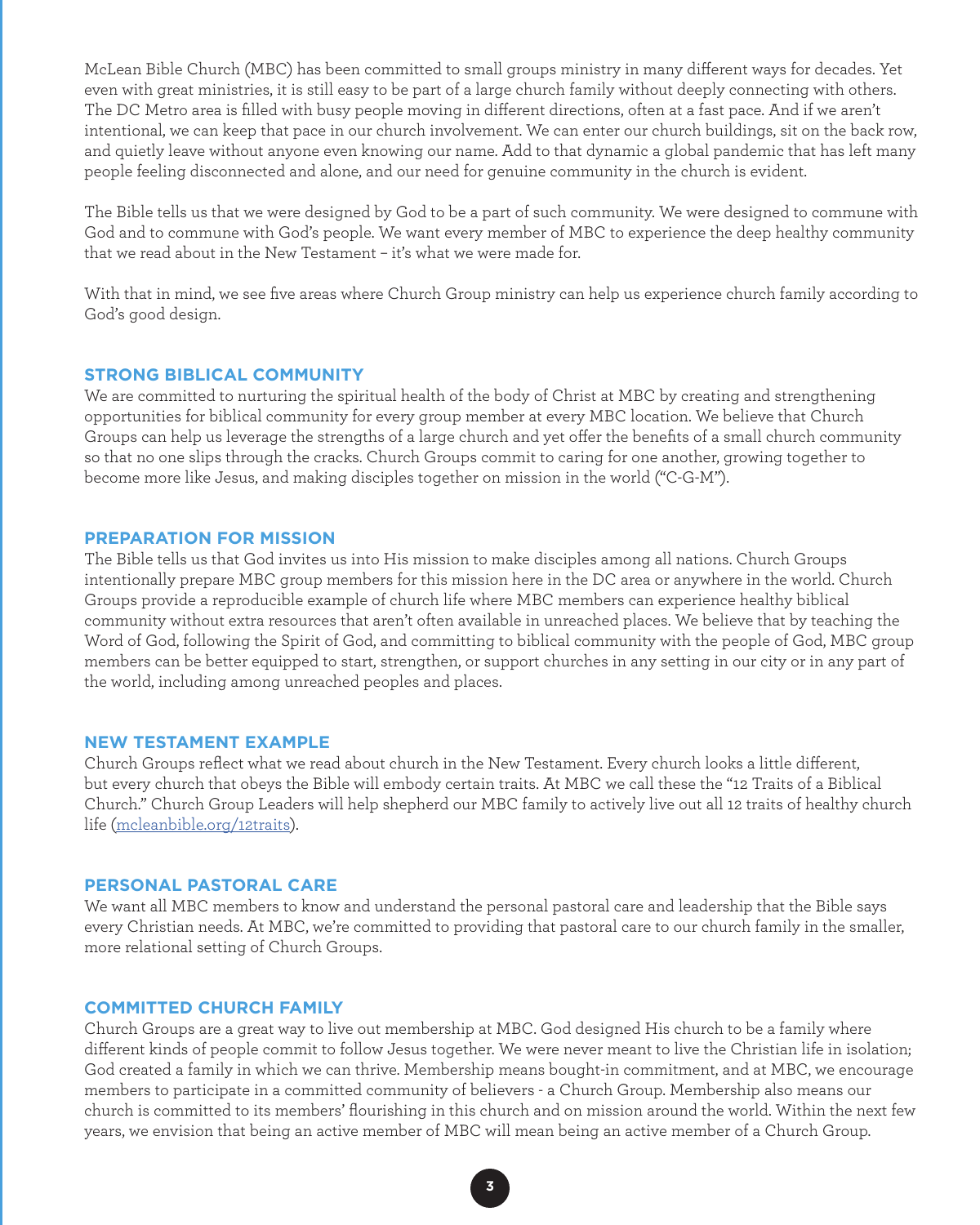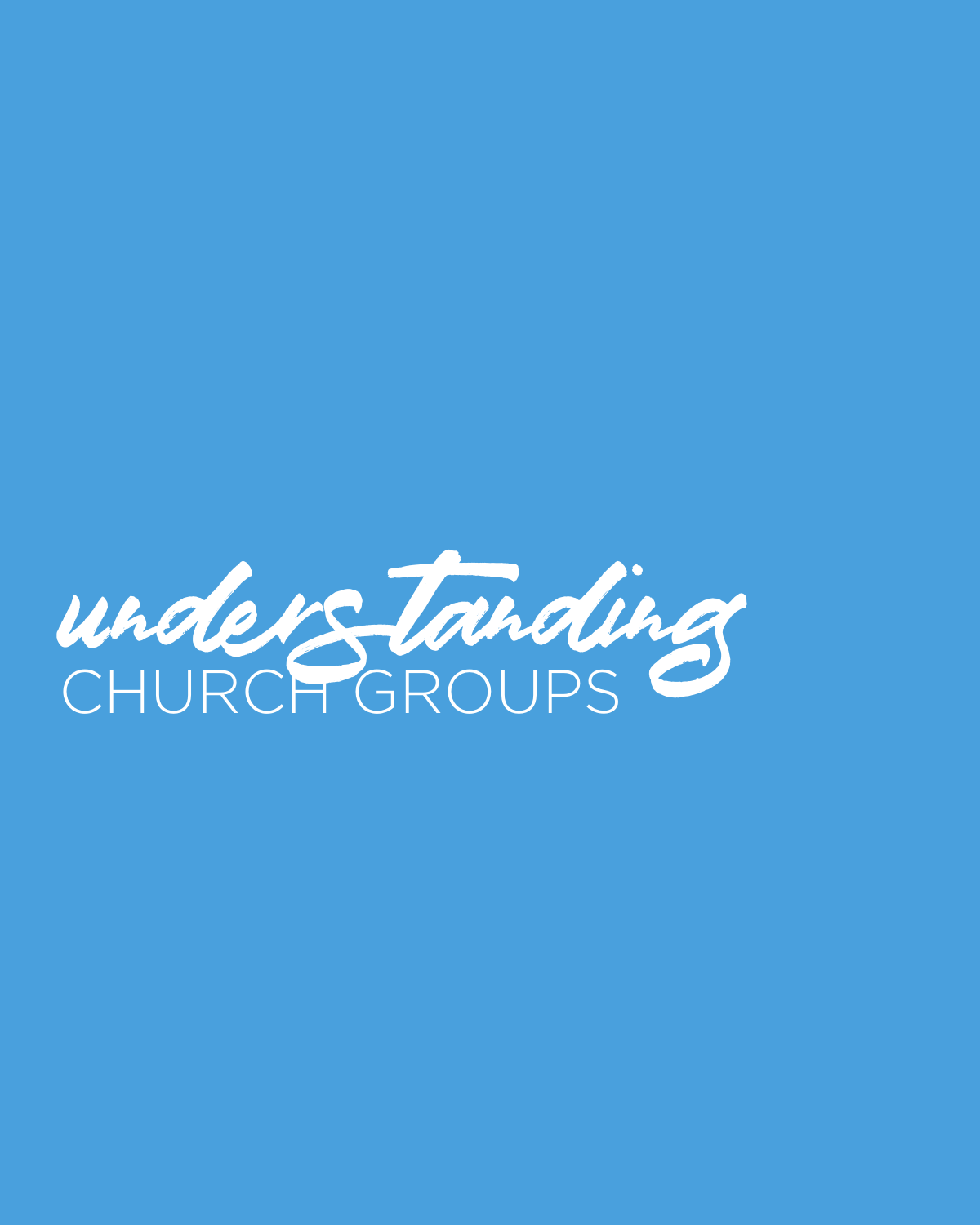# **DEFINITION OF CHURCH GROUPS**

At MBC, a Church Group is a group of people who commit to caring for one another, growing together to become more like Jesus, and making disciples together on mission in the world ("C-G-M"). Church Groups are designed to be representative of the entire body of Christ, including men and women of all ages, married and single, and families with and without children in the home. Groups will meet in all kinds of places and will likely be all different sizes, although they will typically range from 3-30 people.

# **ESSENTIAL GROUP ELEMENTS**

While every Church Group strives to care for one another, grow together to become more like Jesus, and make disciples together on mission in the world ("C-G-M"), how they do those things will vary from group to group.

Church Groups regularly meet together, but they have freedom to tailor a meeting format that works best for their context. We anticipate most Church Groups will meet for about 2 hours, but that too will vary.

Although each Church Group will look different, the core meeting of each MBC Church Group will include the following elements:

- **• All Church Groups devote time to building community.** This could include doing things like sharing a meal or snacks and using that time to talk and catch up on life. It could include serving together in a ministry or outreach.
- **• All Church Groups devote time to God's Word.** This could include discussing a sermon, doing a Bible study, and discussing books that are based on Scripture. However, most group meetings will include discussing the sermon from the previous Sunday as the group members seek to understand and apply the sermon content. Most weeks we provide an MBC Sermon Discussion Guide that can be found on our [website](https://mcleanbible.org/tysons/discussion-guides/) **(mcleanbible.org/discussion)** to help facilitate the discussion. We strongly encourage this approach because it can promote unity when our whole church is studying the same passages of scripture together each week. However, based on the specific needs in each group, Church Group Leaders will have the freedom to tackle different areas of study in different seasons for the group. Please work with your coach to ensure your plan is coordinated well with your MBC location's leadership.
- **• All Church Groups devote time to deeper sharing and specific prayer.** This could include praying together in the larger group with all the Church Group members; it could include breaking into smaller "huddle" groups to pray more specifically for one another and share more deeply about the details of their lives; it could also include meeting together at MBC's Prayer and Worship nights.

The bottom line is, every Church Group is different and has its own personality. Yet all Church Groups work to include the three essential elements listed above.

### **CHURCH GROUP HUDDLES**

As groups seek to spend time focused on sharing and prayer, they may choose to pair up group members into smaller groups, often 3-4 people of the same gender, for deeper sharing about the details of their life and for more specific prayer. We call these groups "huddles." What people do during their time in huddles varies, but generally speaking, huddles help us to deepen friendships, live in transparency and accountability, and pray for one another. These huddles typically become one of our first lines of care at MBC.

Why are huddles helpful? Sometimes in a group of ten or twenty people it can be difficult to have enough time for each person to share the important details of their life and receive meaningful support. In a group of 3 or 4 people it can be easier. Breaking into huddles can help every huddle member to be known and supported. We hope huddles will be an environment that offers every huddle member an opportunity to share openly, offer and receive care and support, and pray specifically and regularly with those in their group.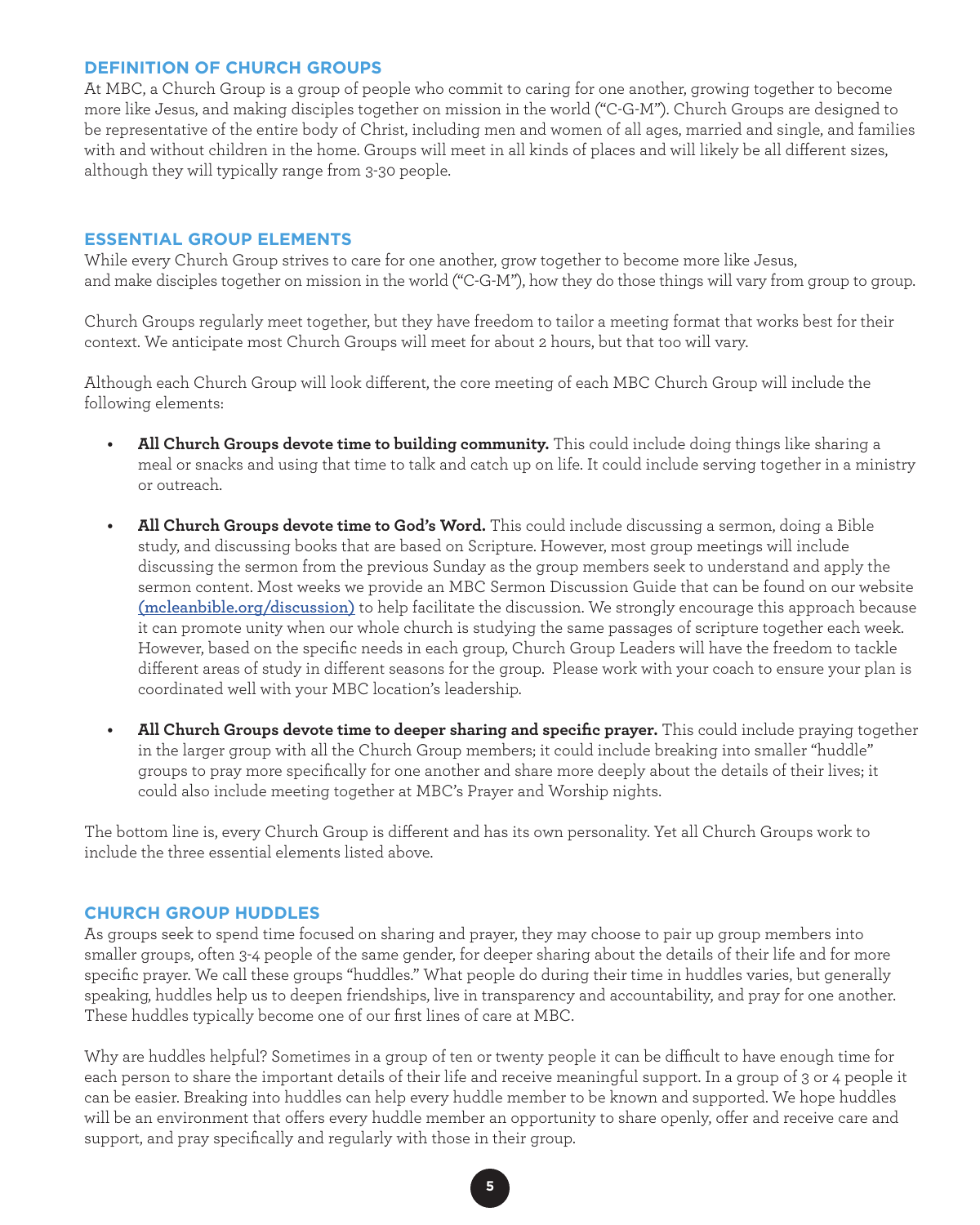There are many different ways to structure huddles. The following is a very simple format that may provide ideas as you prayerfully consider how you might best use this time intentionally. In this model, we simply focus on "Share & Prayer".

- **1. SHARE**: This is a time when you might share the important things going on in your life. As the Spirit leads, ask one another questions to help care for, support, protect, encourage, correct, and advise one another in love. Praise God for His grace and for the great things He's been doing in and through you. During this time of sharing, we ask how we can support each other, point one another to Christ and build one another up in love.
- **2. PRAYER**: Pray specifically for one another and for others, including those who don't know Jesus. Commission one another to go in the power of the Spirit to make disciples in the world.

# **SAMPLE QUESTIONS FOR HUDDLES**

Below is a list of sample questions that your group might consider discussing with one another. It typically works better to take your time with one or two questions that are particularly relevant during that week of your life, rather than rushing to cover all of the questions every time you meet. Some groups find it helpful to balance a variety of questions that encourage and questions that challenge people to grow. Remember, this list is not a checklist; it is provided to simply give some ideas for how to connect intentionally around times of deeper sharing.

Sample questions:

- 1. How have you seen or been experiencing God's grace this week?
- 2. How have you struggled to honor Jesus this week in your work?
- 3. Are there any ways that anger, fear, anxiety, or addiction has shown up in your life this week? How does that reveal what you're trusting in besides God?
- 4. How has selfishness shown up in your life this week?
- 5. What truth or promise of the gospel do you need to hear and believe to trust in God again?
- 6. How have you felt weary or discouraged this week?
- 7. How have you been able to do your work with excellence as unto the Lord, with thankfulness in your heart?
- 8. How have you managed your time this week?
- 9. How have you felt yourself resisting obedience to God this week? In your mission to the lost? In your sacrificial love for community?
- 10. In light of God's love toward you, do you need to reconcile with somebody? Are you subconsciously holding a grudge?
- 11. How have you battled sexual or intimacy temptation and how are you preparing to deal with it next week?
- 12. How has the Holy Spirit been testing and growing you this week? Did you respond in faith or grumbling?
- 13. Is anything (e.g., school, work, social media, entertainment) isolating you from important relationships?
- 14. How are your rhythms going (e.g., Bible, prayer, mission, resting, creating, worship)?
- 15. How have you been enjoying God (e.g., His love, forgiveness, provision, joy, friendship, beauty, truth, power, comfort)?

Asking one another questions, in love, can be helpful for a variety of reasons. Questions can help us get to know and understand one another, and they can be the first step in "speaking truth in love" (Eph 4:15). Questions also provide a great way to give and receive wise counsel (Prov 19:20). Lastly, the Bible says, "The purpose in a man's heart is like deep water, but a man of understanding will draw it out" (Prov 20:5). Asking loving questions is one way we help one another to discern the idols in our heart, apply the gospel to them, and grow to become more like Jesus.

When you ask someone questions about how they are doing and about the details of their life, it can be good to balance a variety of different kinds of questions, because different kinds of questions affect people in different ways. For example, sometimes it might be helpful to ask an uplifting question. At other times it might be helpful to ask a challenging question. Sometimes a personal and probing question will be most helpful, and at other times, a lighthearted question may be best.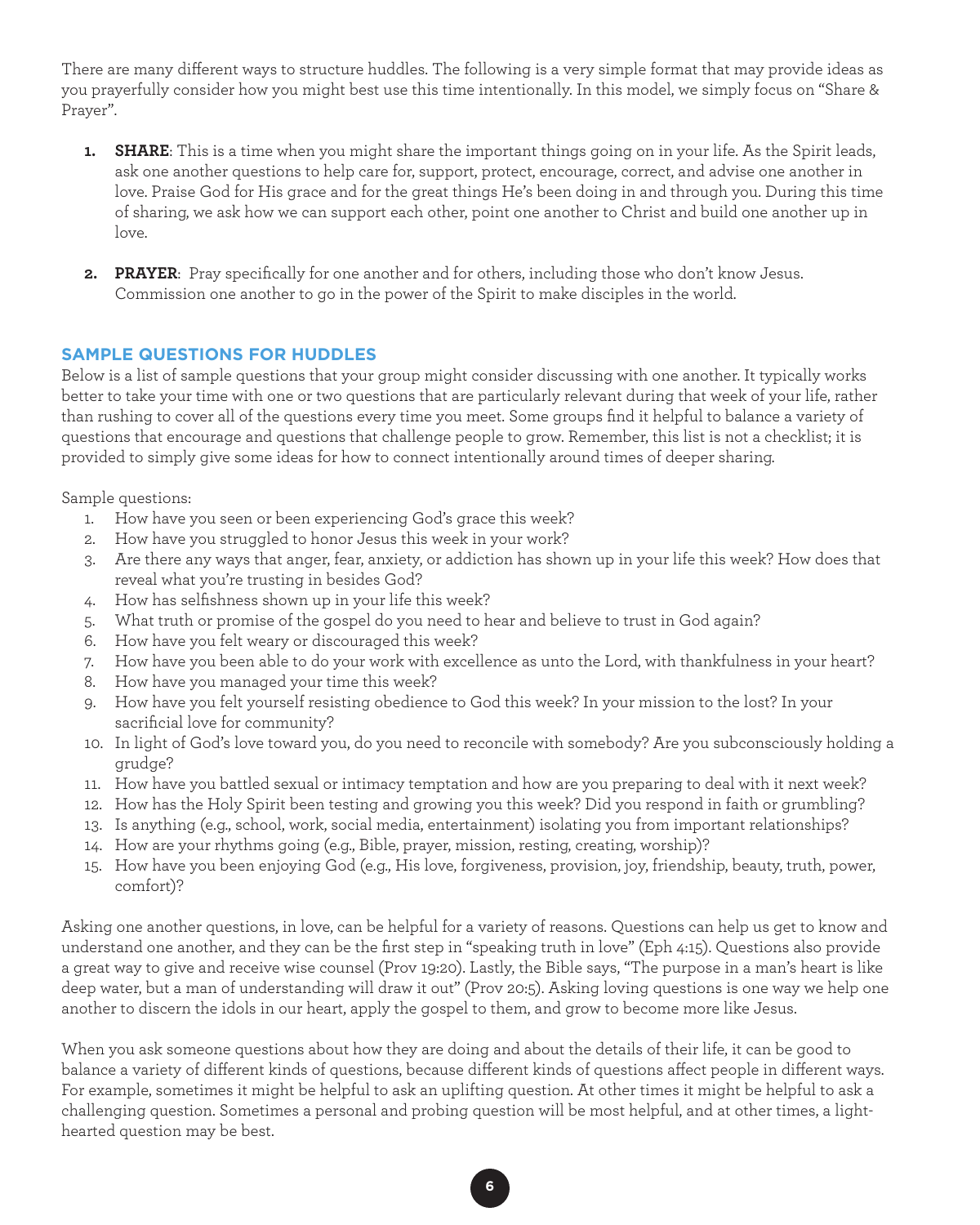Prayerfully seek to follow the Spirit and discern how best to respond to what someone shares with you. Sometimes, it might be most helpful to encourage, and at other times it might be helpful to gently correct. Sometimes, it might be helpful to listen and empathize, and at other times it might be helpful to speak more boldly. Discerning the right question and discerning the right way to respond can be helpful in huddles. As our biblical knowledge grows and our spiritual discernment sharpens, we become better and better at "speaking the truth in love" with one another.

For specific training on how to use huddle time well, see Church Group Leader 201 Training, which can be found online at [mcleanbible.org/churchgroups](https://mcleanbible.org/churchgroups).

# **SAMPLE MEETING FORMATS**

As Church Group Leaders, you have freedom to work with your MBC location leadership to decide what you think is best, as you focus your Church Group on caring, growing, and making disciples. That said, there are some common meeting formats that might help you to prayerfully structure a Church Group meeting that works well for your group.

## **OPTION #1 – WEEKLY RHYTHMS**

- 45 minutes devoted to talking, catching up, and encouraging one another.
- 45 minutes devoted to Bible study and sermon discussion.
- 45 minutes devoted to smaller group "huddles" for more specific prayer and accountability.

## **OPTION #2 – MONTHLY RHYTHMS**

1st and 3rd weeks of the month:

- 60 minutes devoted to Bible study and sermon discussion.
- 60 minutes devoted to talking, catching up, and encouraging one another during each meeting.

2nd and 4th weeks of the month:

- 60 minutes devoted to talking, catching up, and encouraging one another during each meeting.
- 60 minutes devoted to smaller group "huddles" for more specific prayer and accountability.

5th week of the month:

• Use this opportunity to serve or do outreach together.

# **OPTION #3 – FAMILY RHYTHMS**

1st week of the month: (Full group meets, intentionally involving children in some or all of the meeting time.)

- 45 minutes devoted to talking, catching up, and encouraging one another.
- 45 minutes devoted to Bible study and sermon discussion.

2nd week of the month: (Women only meet.)

• 90 minutes devoted to smaller group "huddles" for more specific prayer and accountability.

3rd week of the month: (Full group meets, intentionally involving children in some or all of the meeting time.)

- 45 minutes devoted to talking, catching up, and encouraging one another.
- 45 minutes devoted to Bible study and sermon discussion.

4th week of the month: (Men only meet.)

• 90 minutes devoted to smaller group "huddles" for more specific prayer and accountability.

5th week of the month: (All ages meet.)

• Use this opportunity to serve or do outreach together.

There are many ways to combine elements from various meeting formats for how your group spends its meeting time. It's up to you, as a Church Group Leader, to work with your coach to follow the Spirit in designing a tailored meeting format that works well for your context.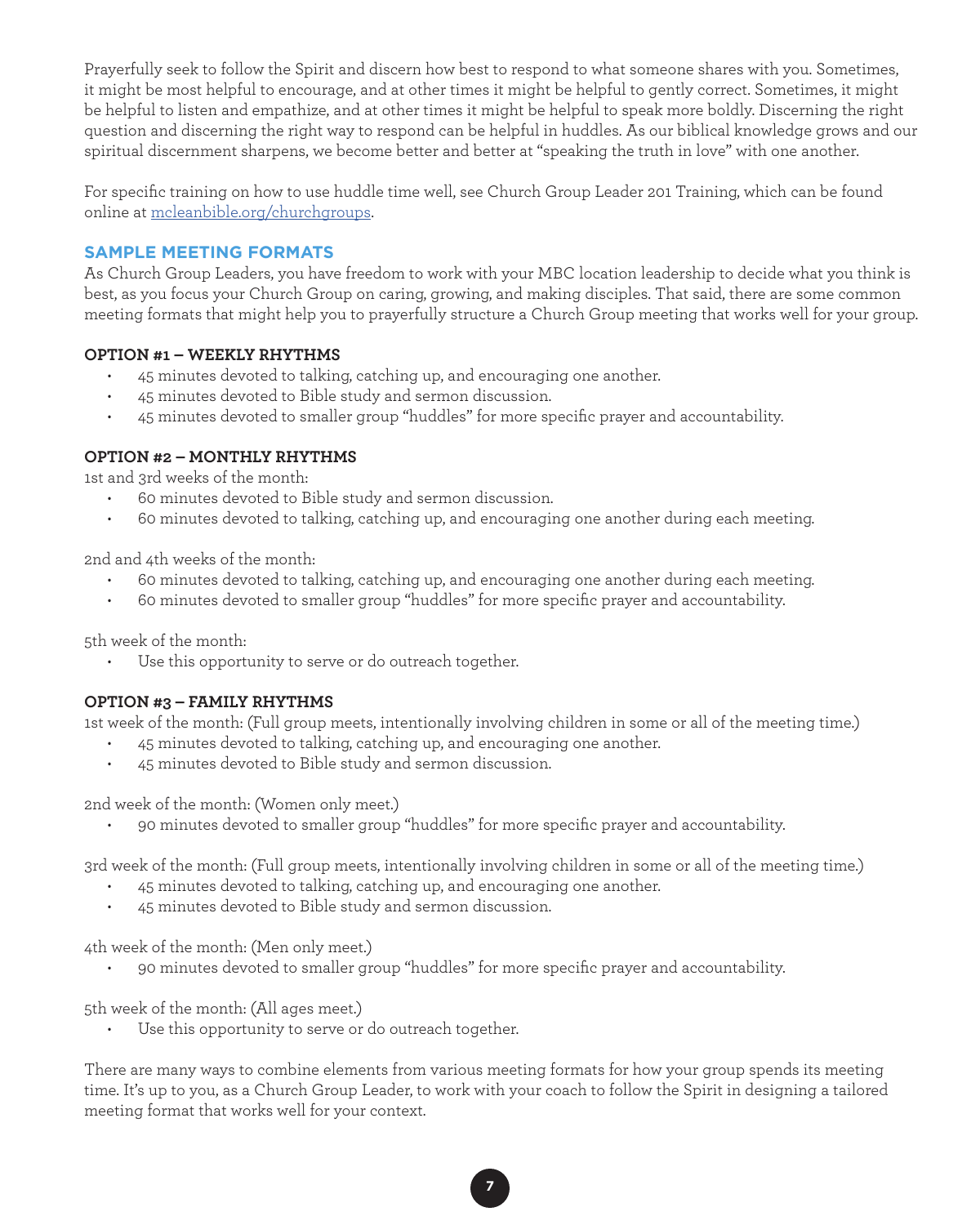How we spend our meeting time is important. Yet, Church Groups go beyond the weekly meetings. In fact, some of the best parts of being a Church Group happen outside of Church Group meetings. So, encourage your group members to be creative in finding ways to support one another during the week, not just during meetings.

## **KIDS AND TEENS IN CHURCH GROUPS**

We invite all Church Groups to involve children and teens in their groups in meaningful ways. For example, younger children might join the full group for the mealtime and the "talking and catching up" time, and then go to kid's ministry or childcare during "huddle" time. Sometimes Church Group members rotate providing childcare or ministry to the children in the group while the adults meet together. In other Church Groups, the parent(s) or guardian(s) might chip in to pay external childcare providers to care for the children during the adults' meeting time.

We invite teens to participate in most aspects of Church Group life with the adults. So, we encourage them to join us during the whole group time when men and women, young and old, married and singles get together to talk about life, process a sermon, do a Bible study, etc. We invite teens to join our group when we do outreach and serve our city and world. We invite teens to participate in the small group time when a few people of the same gender get together for deeper sharing and more specific prayer. Depending on the teen's age, personality, and other factors, their parent(s) or guardian(s) may pair their teenage child with the other teens during small group time, or their parent(s) or guardian(s) may pair with their own teenage child and the other adults in their small group for some intergenerational time. The parent(s) or guardian(s) decides what is best, and we encourage teens to join in the Church Group experience in an appropriate and beneficial way in accordance with the standards of their parent(s) or guardian(s).

In the case that a child or teen would like to visit or join a Church Group and their parent(s) or guardian(s) do not attend, we work to do this in a way that is fun and safe. Often that process will include the Church Group Leader/ Coach working together to identify another family, with a similar age child, who is willing to show some love and hospitality by including the visiting child or teen in their Church Group.

Each group is responsible for the childcare in their group and each group will look different. Although each group looks different, all Church Groups are required to follow the MBC Child Safety Policy, and all Church Groups are encouraged to welcome children and teens in their Church Group family.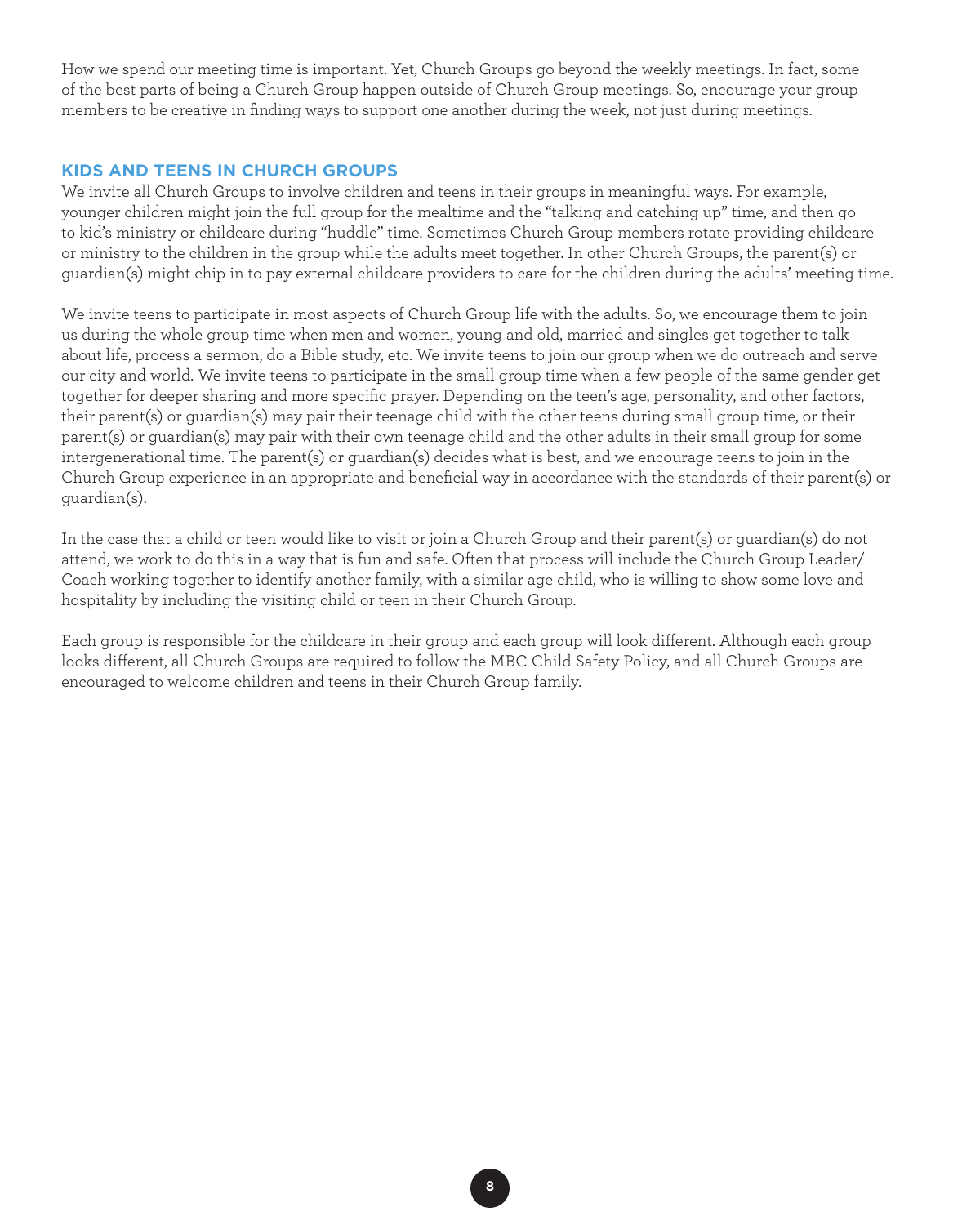# NOTES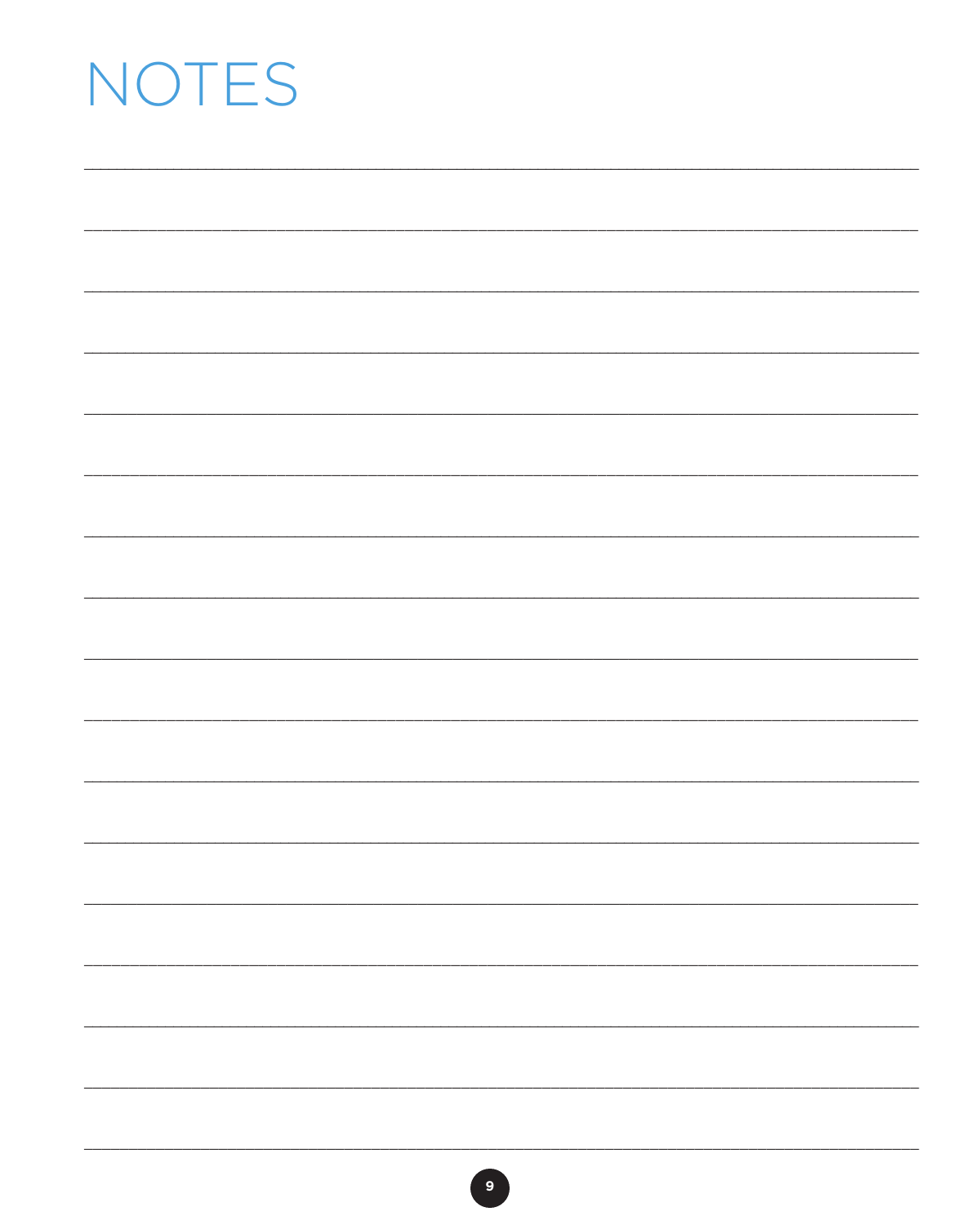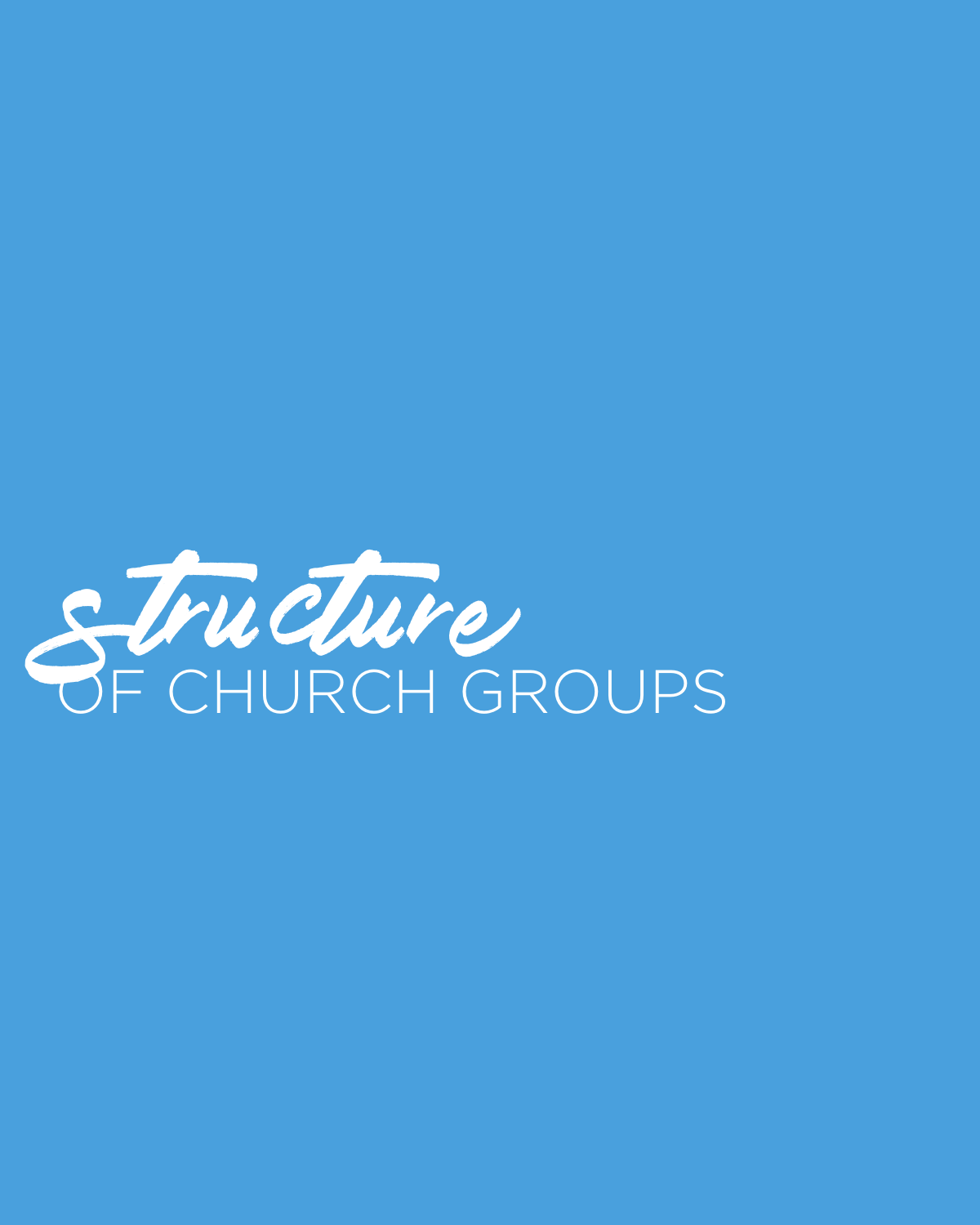# **MBC LEADERSHIP STRUCTURE**

MBC's Elders and Lead Pastors lead and oversee all of the people at MBC throughout all of our MBC locations and ministries. We also have Location Pastors who provide primary pastoral oversight for their respective congregations at their MBC location, including oversight of all Church Group Pastors and Church Group Leaders.

In addition, Location Pastors will appoint Church Group Coaches to help support Church Group Pastors and Church Group Leaders across each MBC location. They will all work together as a team to lead and shepherd the people in their Church Groups.

Our leadership structure is illustrated below:



### **CHURCH GROUP PARTICIPANTS**

Church Groups are designed to be representative of the entire body of Christ, including men and women of all ages, married and single, and families with and without children in the home. Groups will meet in all kinds of places and will likely be all different sizes, although they will typically range from 3-30 people.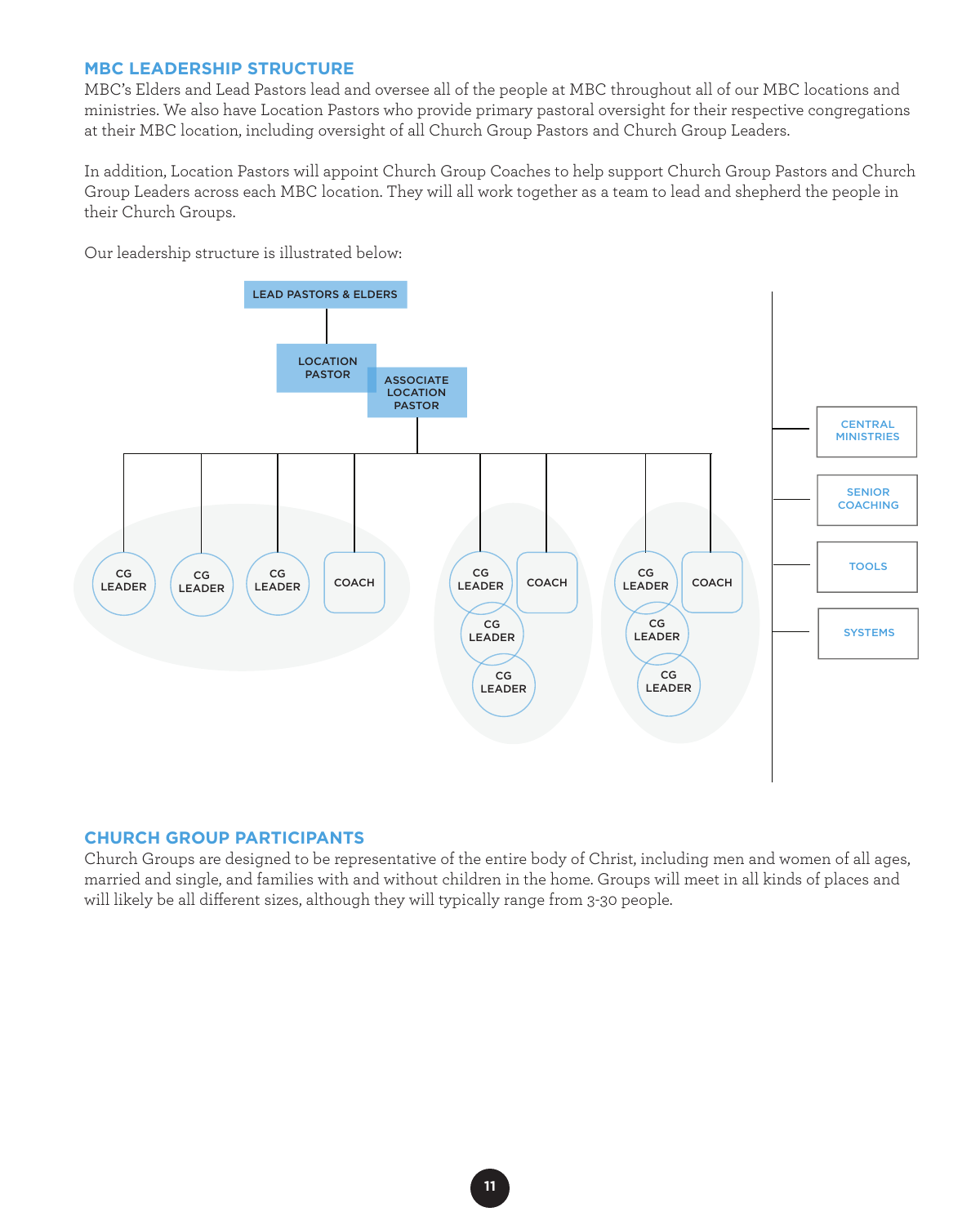# **CHURCH GROUP LEADERS**

Ideally, all of our Church Groups will one day be led by a Church Group Pastor. At the same time, we consider appointing pastors a weighty responsibility. Therefore, we will prayerfully and carefully transition to pastoral leadership in Church Groups over time. We will provide more details and training on the role of Church Group Pastor in the months and years ahead. In the event a Church Group Pastor has not yet been appointed for a respective Church Group, and knowing this process may take years, then a Church Group Leader will lead the group until such a time that a Church Group Pastor may be appointed.

Men and women who serve as Church Group Leaders must meet the biblical qualifications for deacons in the church as seen in 1 Timothy 3. The role of a Church Group Leader is to lead, teach, and pray with and for the Church Group members toward the following ends, which we call the "Four Aims." We identify these "4 Aims" to help each Church Group Leader discern whether or not their Church Group is moving in the right direction.

## **4 AIMS:**

**AIM #1**: Strive to see all Church Group members caring, growing, and making disciples.

- **AIM #2**: Integrate new people quickly and meaningfully into your Church Group. We ask Church Groups to follow up with new people's connect requests within 4 days from receiving a request.
- **AIM #3**: Multiply disciples through your Church Group. Church Group Leaders strive to lead new people to Jesus, start new Church Groups, and raise up new leaders out of their Church Group.
- **AIM #4**: Lead your Church Group to serve our church, not just your Church Group.
	- Church Groups cooperate with all the other Church Groups to live all 12 traits of a biblical church together.
	- Church Group Leaders join the other Church Group Leaders for the Church Group Leader meetings.
	- Church Group Leaders encourage their group members to consider serving in MBC's churchwide ministries (e.g., Kid's Quest, The Rock, Access, Local Outreach, Global Outreach, Welcome Teams, etc.)

The above aims can be summarized using the helpful acronym "**A-I-M-S**", which stands for the following: **A**ll group members caring, growing, and making disciples. **I**ntegrate new people quickly and meaningfully. **M**ultiply disciples through your Church Group. **S**erve your church, not just your church group.

# **SHARED LEADERSHIP IN CHURCH GROUPS**

We encourage Church Group Leaders and Church Group Pastors to consider raising up a team of leaders from within their Church Group to help lead it; these leaders will serve alongside the Church Group Leader and under the Church Group Leader's responsibility and authority. There are different types of shared leadership you can consider as a Church Group Leader.

Some groups may choose to ask group members to consider accepting some functional leadership that shares roles and responsibilities. This might involve dividing tasks that need to happen to help the Church Group meet its 4 aims. For example, you might assign one person to help with hospitality and community building. You might have a rotating teaching team. You might consider having a "connect person" who helps new group members connect well. There are many ways to do this, but the key is to give group members opportunities to serve and use their gifts in your group. Another type of shared leadership could include a small group of leaders who together oversee the group by strategizing, making decisions together, and shouldering the responsibility of overseeing these souls together. We encourage you to prayerfully work with your coach to find a model of leadership that best serves the needs of your group.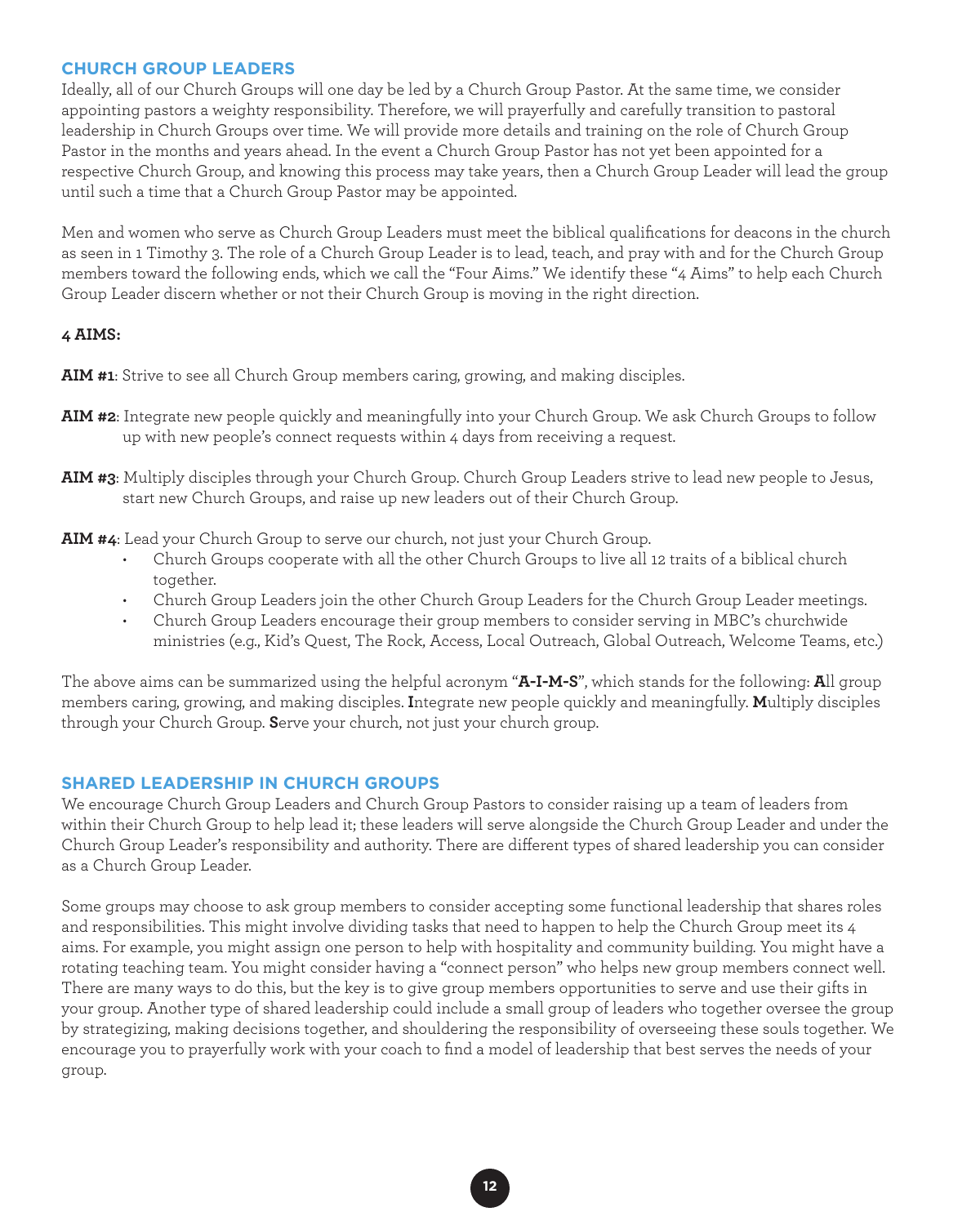# **CHURCH GROUP COACHES**

Church Group Leaders are supported by both their Location Pastor and their Church Group Coach. In short, the Location Pastor and the coach work together to ensure that Church Groups are healthy and moving in the right direction. Coaches serve under the direction of and provide support to their Location Pastor. Men and women who serve as Church Group Coaches must meet the biblical qualifications provided in 1 Timothy 3 for church deacons.

Typically, each Church Group Coach supports approximately three to five Church Group Leaders. The coach meets regularly with their group of 3-5 Church Group Leaders in a peer-to-peer learning group which becomes a relational network of leaders. It's called the Church Group Leaders Network.

## **Church Group Coaches have five main responsibilities…**

## **1. ASSIST IN THE "4 AIMS"**

The coach helps Church Group Leaders to faithfully strive for the "4 Aims." The primary ways coaches do this are by coaching Church Group Leaders in Church Group leadership technique, providing organizational leadership in the Church Group ministry, leading the Church Group Leaders Network meetings, providing advice to Church Group Leaders and Location Pastors, and praying for the Church Group Leader and their Church Group members.

## **2. DEVELOP THE "LEADER PIPELINE"**

In partnership with the Location Pastor, the Church Group Coach helps to identify and train future Church Group Leaders. Coaches will also work with Church Group Leaders as these leaders work to identify shared leadership opportunities within their group.

# **3. MANAGE THE CONNECT PROCESS**

The coach works with the Church Group Leaders to ensure there are sufficient openings for all of the people who want to join a Church Group. The coach manages the connect process, in partnership with the MBC Location Administrator, to ensure it operates effectively.

# **4. HANDLE ESCALATIONS**

If the Church Group Leader or their group needs help, their coach and the Church Group Leaders Network serve as the first line of support to help them. Depending on the nature of the need, the coach may involve others, including their Location Pastor and MBC Central Ministries.

*NOTE: In cases of correction and care (sometimes referred to as church discipline), whether it's moderate or severe,*  early-stage or late-stage, the coach will serve as the first line of support to the Church Group Leader. If additional *leaders get involved, the coach will likely coordinate the various people during the process.* 

# **5. CO-LEAD THE CHURCH GROUP MINISTRY**

Church Group Coaches participate in the Church Group Leaders meetings to help pray, assess, and guide the Church Group ministry.

Location Pastors will build a team of Church Group Coaches at each MBC location. If someone is interested in becoming a Church Group Coach, they should speak with a Location Pastor.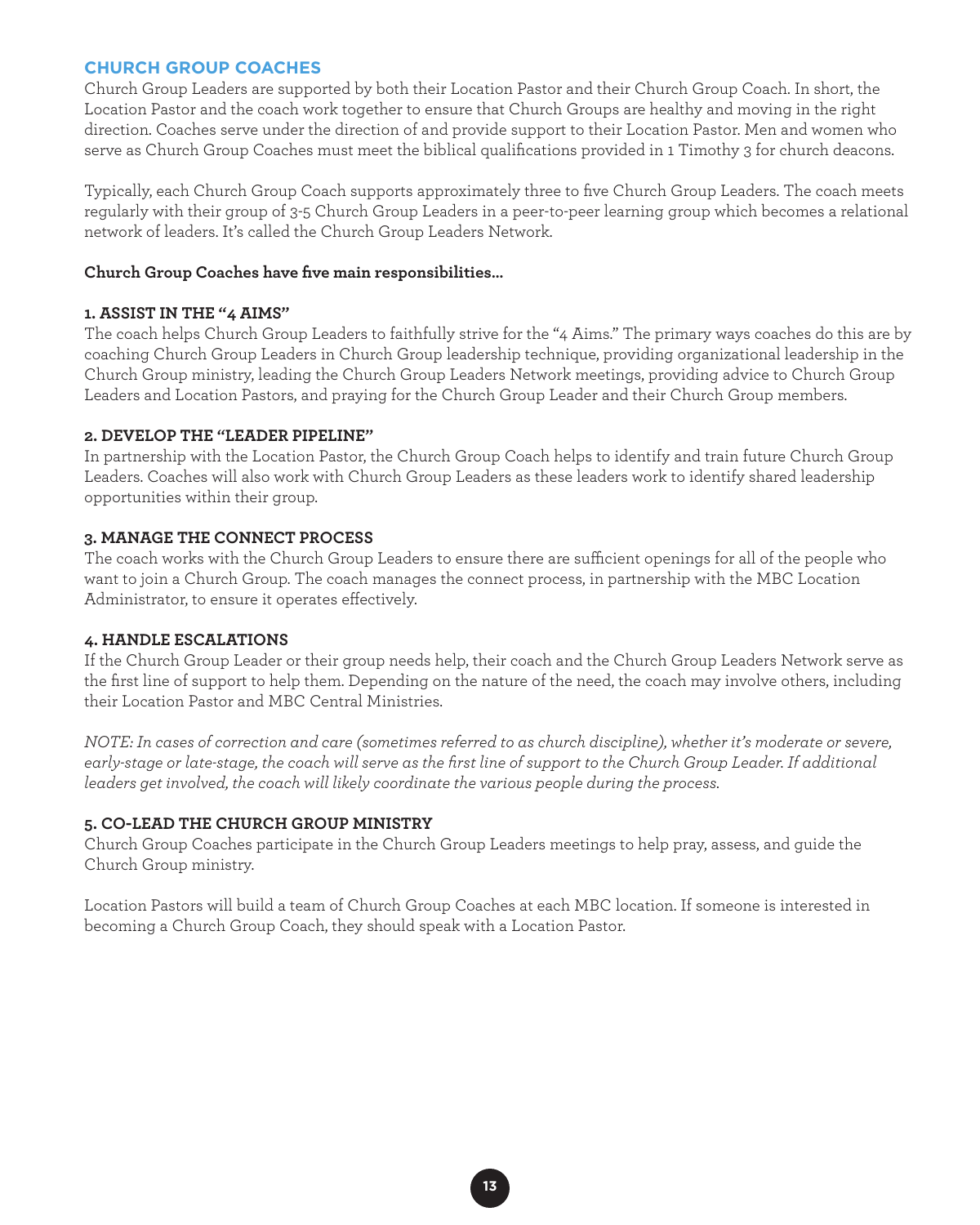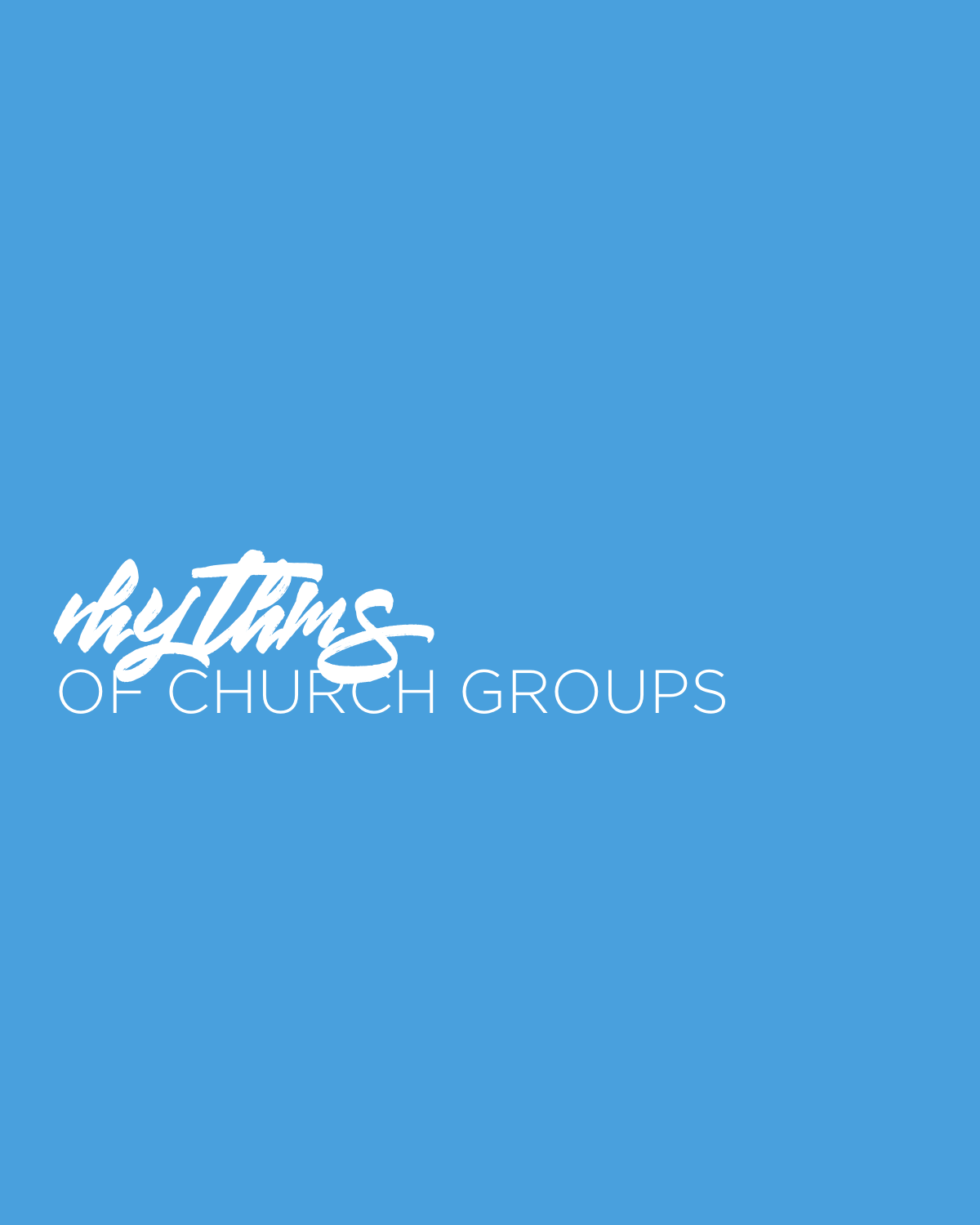## **CHURCH GROUP MEETINGS**

Church Groups typically meet weekly for about 2 hours although each Church Group Leader will work with their group and their Church Group Coach to find a rhythm that works well for their individual group. Many groups take breaks during the year, often during the months of August and December, to allow periods of rest. The important thing, however, is finding a rhythm that works well for each group that offers consistency for the group and rest when needed.

## **CHURCH GROUP LEADERS NETWORK MEETINGS**

Church Group Leadership teams will stay connected through regular meetings for the purpose of prayer, information sharing, encouragement, and assessing the health and needs of the ministry. Church Group Coaches typically meet with three or four of their Church Group Leaders in their Church Group Leaders Network meeting. The coach is not the only one helping the Church Group Leaders; the leaders also help one another. What they do when they meet together is often fluid, meaning they pray about and discuss whatever makes the most sense to help one another, as the Spirit leads them.

Church Group Leaders Network meeting frequency is determined by the Church Group Coach and Church Group Leaders. Often, however, these meetings are held bi-monthly. In the case of a newer Church Group Leader, the coach and leaders may meet more frequently in the beginning, such as once-a-month. In the case of seasoned Church Group Leaders, they may meet less frequently like once-a-quarter or twice-a-year. The leaders and their coach determine a good rhythm that works for them. The Location Pastor determines whether or not it's best for him to attend some of these Church Group Leaders Network meetings. Many of the Church Group Leaders will discuss the following in network meetings:

## **HOW ARE YOU DOING?**

We begin with caring for one another. Caring for one another should characterize every area of our Church Group ministry, including coaching.

## **WHAT ARE YOU CELEBRATING?**

We take time to thank God for the good things He's doing in and through our Church Groups. We praise God together.

# **WHAT CHALLENGES ARE YOU FACING?**

We will most likely face challenges. We care for each other in these seasons because faithful leadership typically comes with challenges.

### **HOW CAN I HELP YOU?**

We aim to serve our Church Group Leaders. We provide help to practical challenges. Additionally, by listening carefully to how the leader responds to this question, sometimes we may be able to discern how we can help our leader continue growing as a follower of Jesus and a leader.

### **HOW CAN I PRAY FOR YOU?**

We can provide practical support to a leader in the form of advice or training, but often praying for God to work in their Church Group is one of the most powerful things a coach and the Leader's Network can do for one another.

As leaders and coaches ask these questions, and listen carefully to one another's responses, sometimes they will discover a situation that would benefit from getting a Location Pastor or Associate Location Pastor involved. These pastors are eager and glad to provide additional support and overall leadership as needed.

# **LOCATION-WIDE CHURCH GROUP LEADERSHIP MEETINGS**

Location-wide Church Group Leadership meetings gather all of our leaders in the Church Group ministry together at their MBC location (typically once a quarter or twice a year) to invest in our leaders and the ministry. Specifically, we do things like celebrate what God has been doing in Church Groups, steer the ministry into the future, recalibrate anything that might not be optimal, coordinate ourselves for local and global outreach, pray for God's guidance and provision, and and train and encourage ourselves so that we are continually growing as leaders. Meetings are typically about two hours long.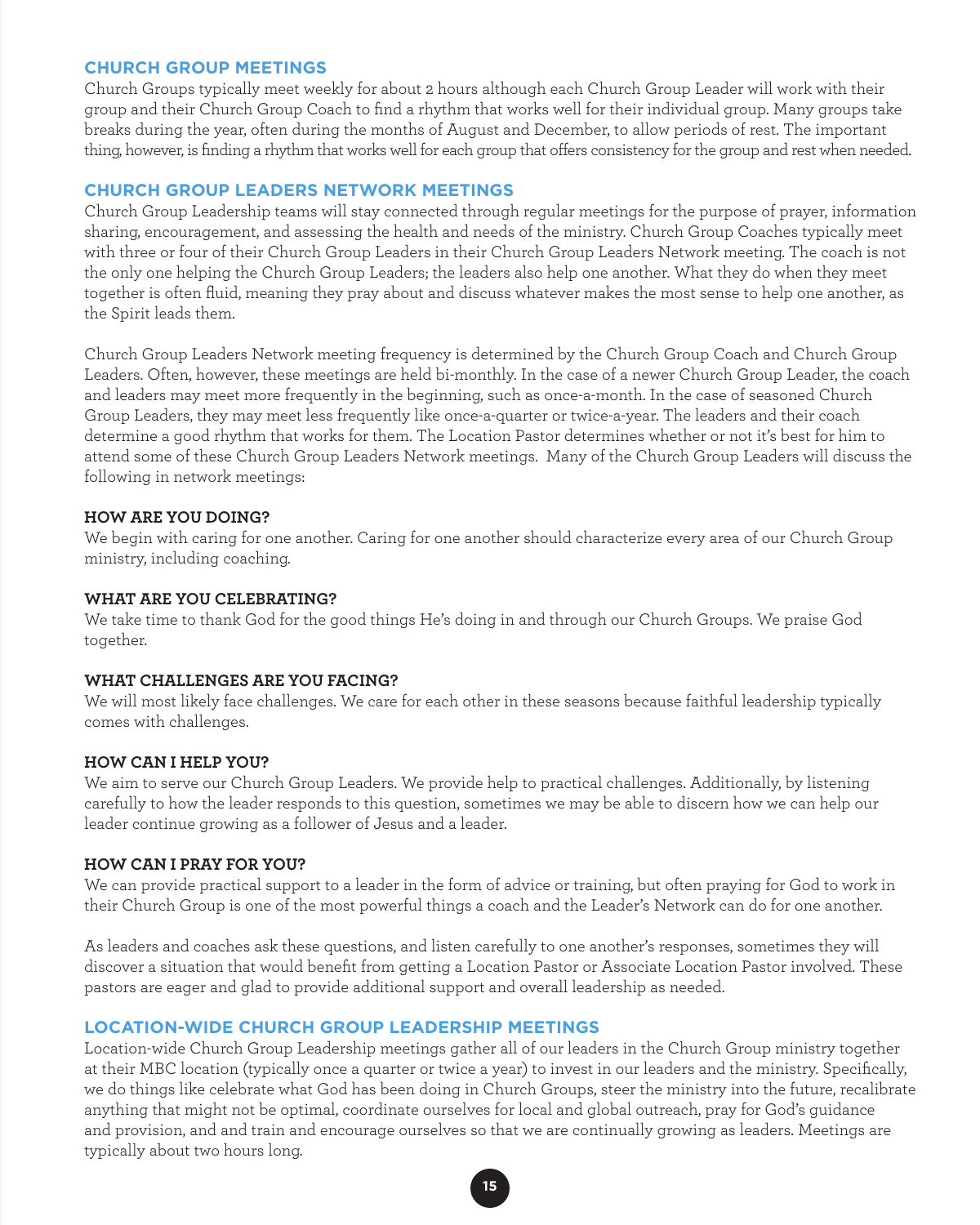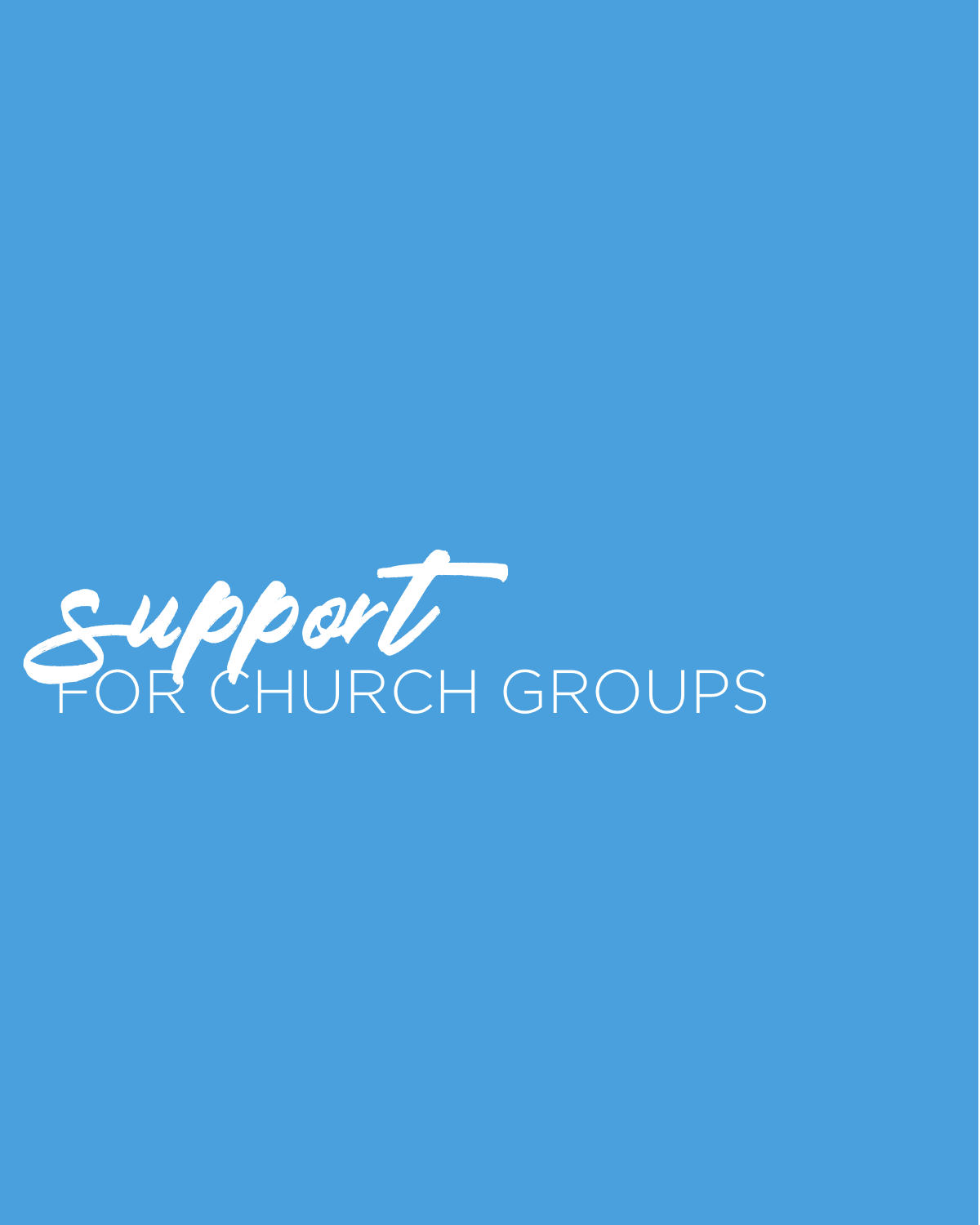# **TRAINING**

MBC offers training to help prepare leaders for Church Group ministry.

### *CHURCH GROUP LEADER 101*

Church Group Leader 101 Training is a set of short videos that introduce a Church Group Leader to the basic essentials needed to launch and lead a Church Group. These videos are required for all Church Group Leaders and Church Group Pastors. These videos will be accessible online at [mcleanbible.org/churchgroups](https://mcleanbible.org/churchgroups).

#### *CHURCH GROUP LEADER 201*

Church Group Leader 201 Training is an online resource library where Church Group Leaders can find more specific information on particular topics that will help them excel at leading a group. These resources will be accessible online at [mcleanbible.org/churchgroups](https://mcleanbible.org/churchgroups).

#### *CORE LEADERSHIP TRAINING (CLT)*

Core Leadership Training is the in-depth core training for all Church Group Leaders at MBC. This intensive training is required within the first 3 years of leading a group. Each leader can work with their Location Pastor or Church Group Coach to determine when and how to complete this essential training.

### **CENTRAL MINISTRIES**

MBC Central Ministries come alongside Church Group Leaders and Church Group Coaches to provide support in specific areas. Examples of Central Ministries may include: Kid's Quest, The Rock Student Ministries, Access Ministry, Global Outreach, Local Outreach, Counseling and Care, Training, etc.

For specific ways Church Groups work alongside these ministries, please see the Frequently Asked Questions section at the end of this manual.

#### **ONGOING ASSESSMENTS**

We foster the effectiveness of each Church Group through a variety of ways including strong leadership, practical training, pastoral care, and dependent prayer. Additionally, sometimes we use tools to help. One of these tools is what we call Group Reflections. These help us get a sense for how God has been working in our lives and making disciples. They are not meant to be intimidating like report cards. Rather, they help us to live life to the fullest, and they help leaders to lead with intentionality and love.

Church Groups Leaders and their Church Group Coaches use Group Reflections once a year to pray for the Church Groups they serve, collaborate with one another, and renew their focus on the 4 aims of Church Groups. However, it is important to remember that Group Reflections do not tell the full story of God's work in and through the life of a Church Group. They are simply one of many tools that might help the Church Group ministry foster biblical community well.

#### **CORE AND ELECTIVE CLASSES**

MBC offers Core Classes and Elective Classes. MBC Core Classes teach foundational biblical truths. Produced by MBC, these classes are available to people across all MBC locations. MBC Elective Classes are any class, other than an MBC Core Class, offered at an MBC location with the consent of the MBC Location Pastor. We are excited to offer both Core and Elective Classes to Church Group ministry leadership.

Core classes are envisioned to include classes to grow our understanding of theology, classes to help you grow, and classes to equip you for ministry. Some of the classes could be God, Man, Salvation, Church, Christianity Explored, Membership, How to Study the Bible, Stewardship, Preparing for Marriage, 12 Traits of a Healthy Church, Global Outreach, Baptism, Adoption, Church Planting, Core Leadership Training, and more.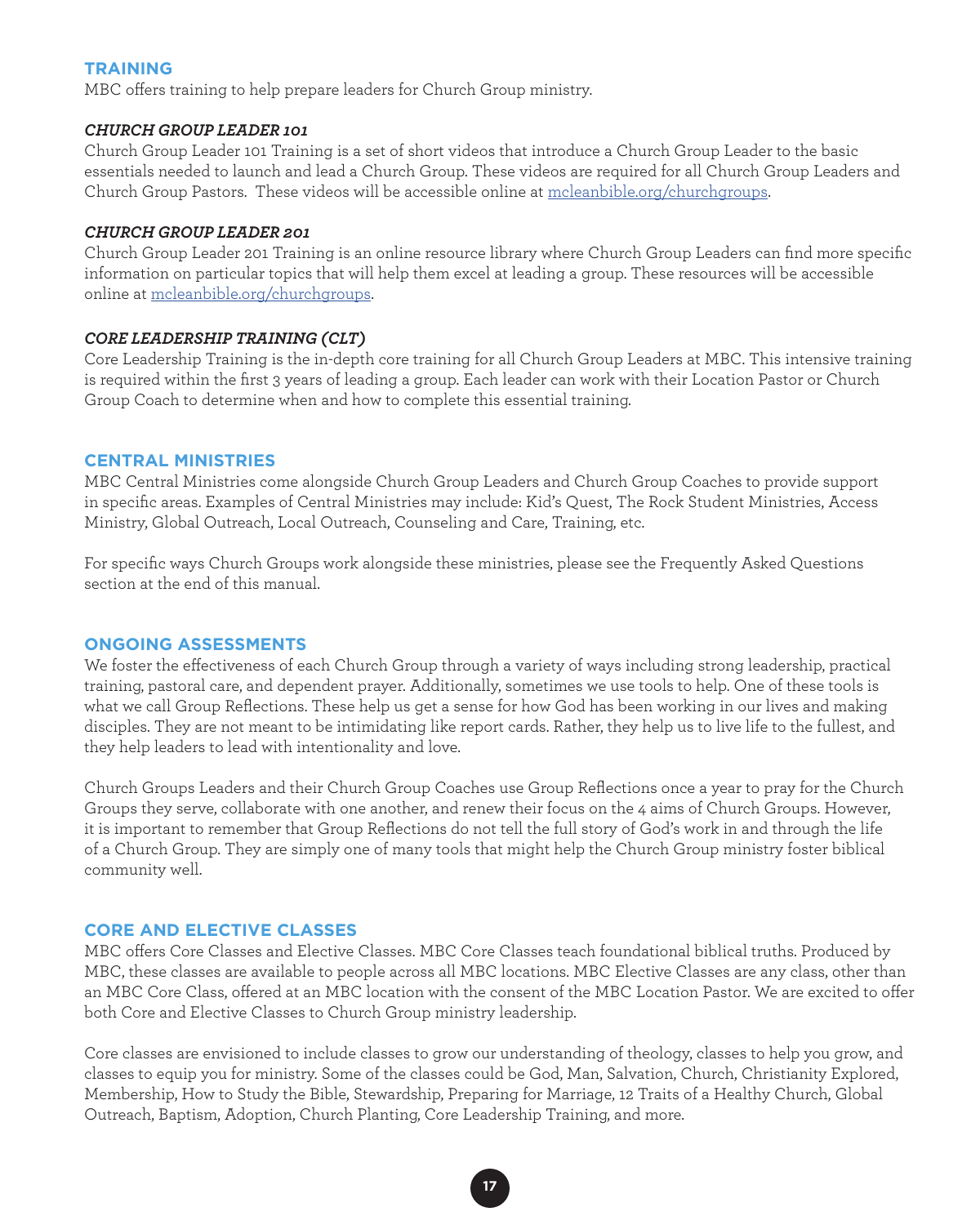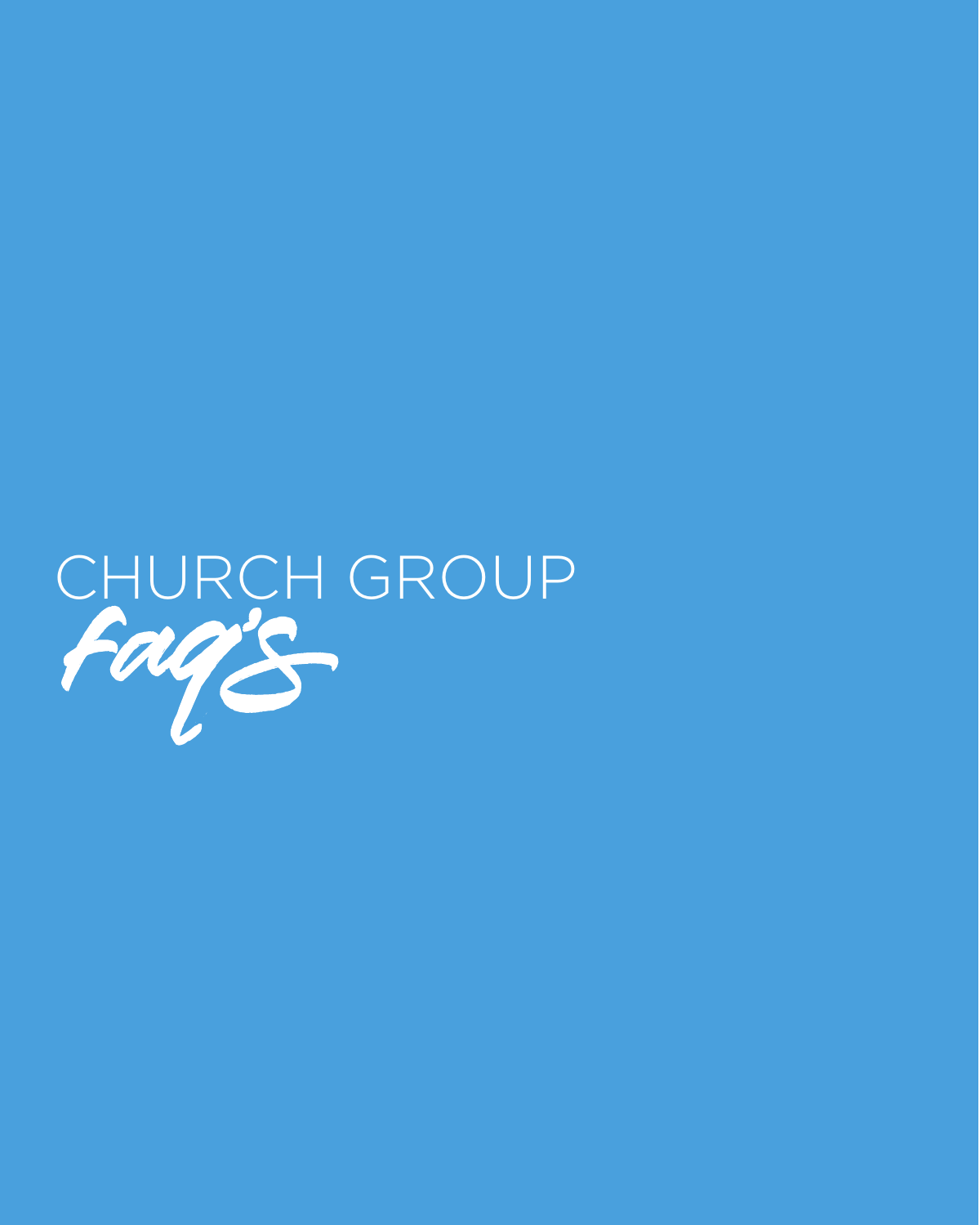# **HOW DO I START A CHURCH GROUP?**

The process to help you prayerfully consider leading and launching a Church Group is a relational process with you and a Church Group Coach or Location Pastor. The process is tailored to you, and it's fluid, meaning you and your location leadership will follow the Spirit and do what makes the most sense. Sometime during the process, you will need to complete the steps below.

#### **STEP #1. TRAINING**

Watch the "Church Group Training 101" videos. These videos provide more detail on how to lead and launch a group.

#### **STEP #2. APPLICATION**

Fill out and submit the "Church Group Leader Application." A leader will typically get back to you within 10 days to schedule a meeting.

#### **STEP #3. INTERVIEW**

You will complete your "Church Group Leader Interview" with a coach or leader. The interview typically takes 90 minutes.

#### **STEP #4. PRE-REQUISITES**

Complete any "Church Group Leader Pre-Requisites" that your coach or leader asks you to do, such as watch a Church Group Leader lead a meeting, read an article, or complete a class like "How to Study the Bible."

#### **STEP #5. LAUNCH**

Once approved, work with your coach to launch a Church Group or be assigned to an existing Church Group.

#### **STEP #6. DEVELOPMENT**

Complete MBC's Core Leadership Training (CLT) within 3 years of leading your Church Group.

You are typically introduced to a coach after you complete and submit your Church Group Leader application. However, if you would like to speak with someone before you complete the application, contact your MBC Location Administrator, and we can connect you to a coach. If you are already in a Church Group, then you probably also want to share the news with your current Church Group Leader that you would like to consider leading a group.

# **HOW DOES SOMEONE JOIN A CHURCH GROUP?**

If someone new would like to join a Church Group, the "MBC Connect" meeting will walk them through the whole process. To make it easy, they can complete the MBC Connect meeting on the MBC website or in-person. These are the basic steps:

### **STEP #1**

Complete MBC Connect, online or in-person.

#### **STEP #2**

Choose a potential Church Group option from the MBC location website. Click "contact group" to initiate contact with a leader from your location. Someone will contact you to discuss how we can help you get connected well.

### **STEP #3**

Begin meeting with the new Church Group.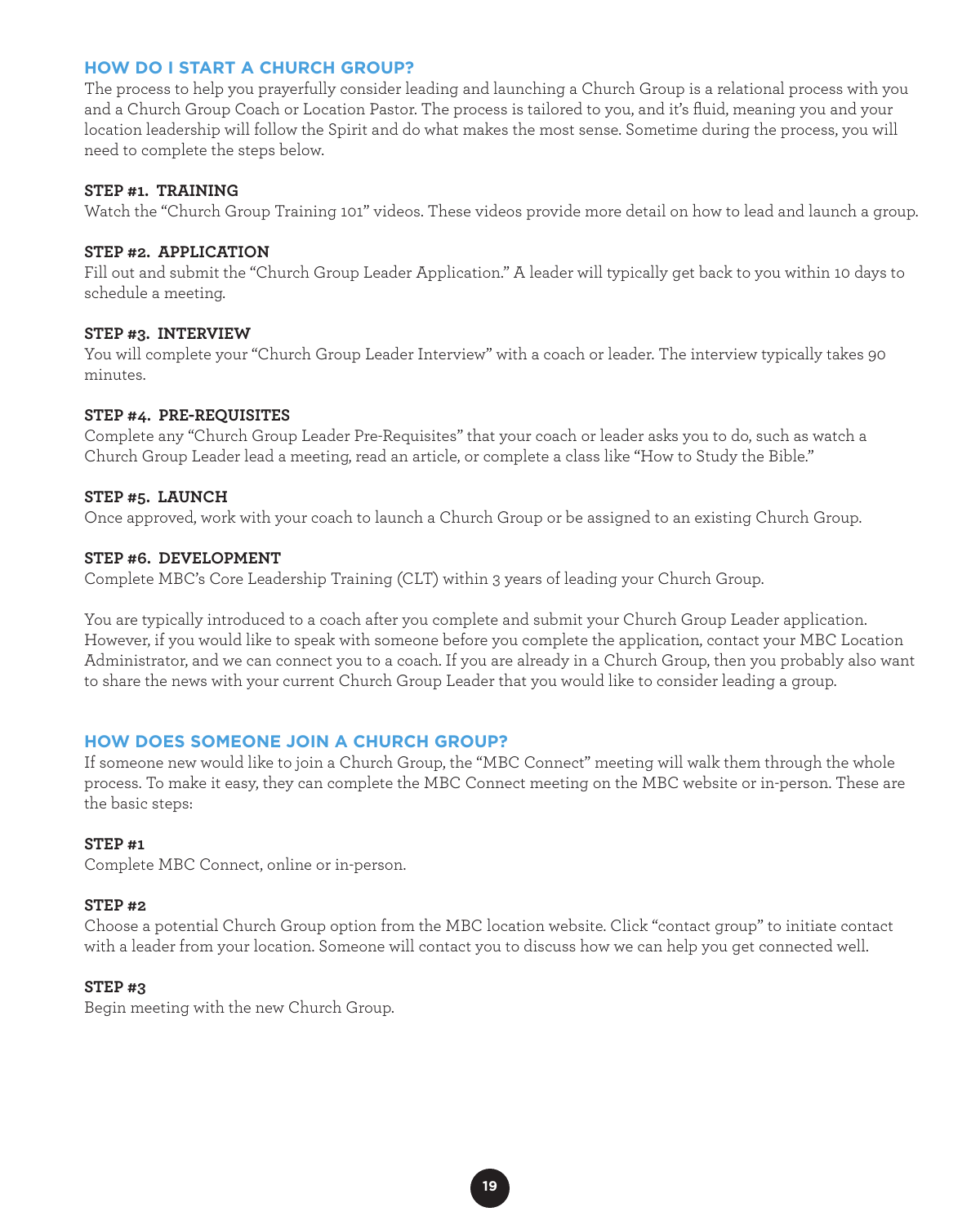The time between step #1 (completion of MBC Connect) and step #3 (begin meeting with a new Church Group), is typically 3-6 weeks. It looks like this...



# **IF I ALREADY KNOW PEOPLE IN A GROUP, CAN I JOIN THEIR CHURCH GROUP DIRECTLY?**

Yes, someone can join a Church Group directly and bypass the 3-steps. If they continue to stay in their Church Group, then they will likely be encouraged to consider completing the 3-steps at some point in the future, but that's not something that they necessarily need to do now if they would like to try out the new group.

# **DO CHURCH GROUPS PROVIDE CHILDCARE?**

Yes, many (but not all) Church Groups provide some sort of childcare. Childcare is the responsibility of the individual group. As Church Group Leader, you can work with your coach to talk through potential options to help you include children into the life of your Church Group. Additionally, many Church Groups welcome children to join the adults in many of the Church Group activities. All Church Groups will strictly abide by the MBC Child Safety Policy.

# **HOW DO CHURCH GROUPS HANDLE CORRECTION AND CARE?**

It's important to clarify that we all struggle, we all sin, and we all fall short of the glory of God, but in this discussion about correction and care (sometimes referred to as "church discipline"), we are referring to a situation in which a Christian is "in sin" (continually disobeying God without repenting [1 Tim 5:20]). The Bible prescribes a process for caring for a Christian who is "in sin" (Matt 18; 1 Cor 5; 1 Tim 5:20; Gal 6:1-2). However, every person and situation are different, so there is not a one-size fits-all specific task list to follow. Therefore, Church Groups strive to faithfully obey the process that the Bible prescribes while following the Spirit in discerning the specific ways to apply the Bible's process.

The following Care and Correction Process may help Church Groups to navigate caring for a group member who is in sin. We ask our group members to work through the following process:

# **PHASE 1: HAVE A PRIVATE CONVERSATION**

Try to win them over through a private conversation.

- Have a private conversation with the person in sin (Matt 18:15).
- Express sincere love and humility. Ask good questions, seek to understand, and listen carefully. Strive for the facts to be clearly understood, clearly shown to be true, and clearly communicated.
- Use prayer (ask God to turn their heart), encouragement (inspire, motivate, nurture), and admonishment (mild correction).
- If they remain unrepentant, take one or two others along to talk with them (Matt 18:16).
- If they turn from their sin and obey God, you have won them over. If they remain unrepentant, then continue on to Phase 2.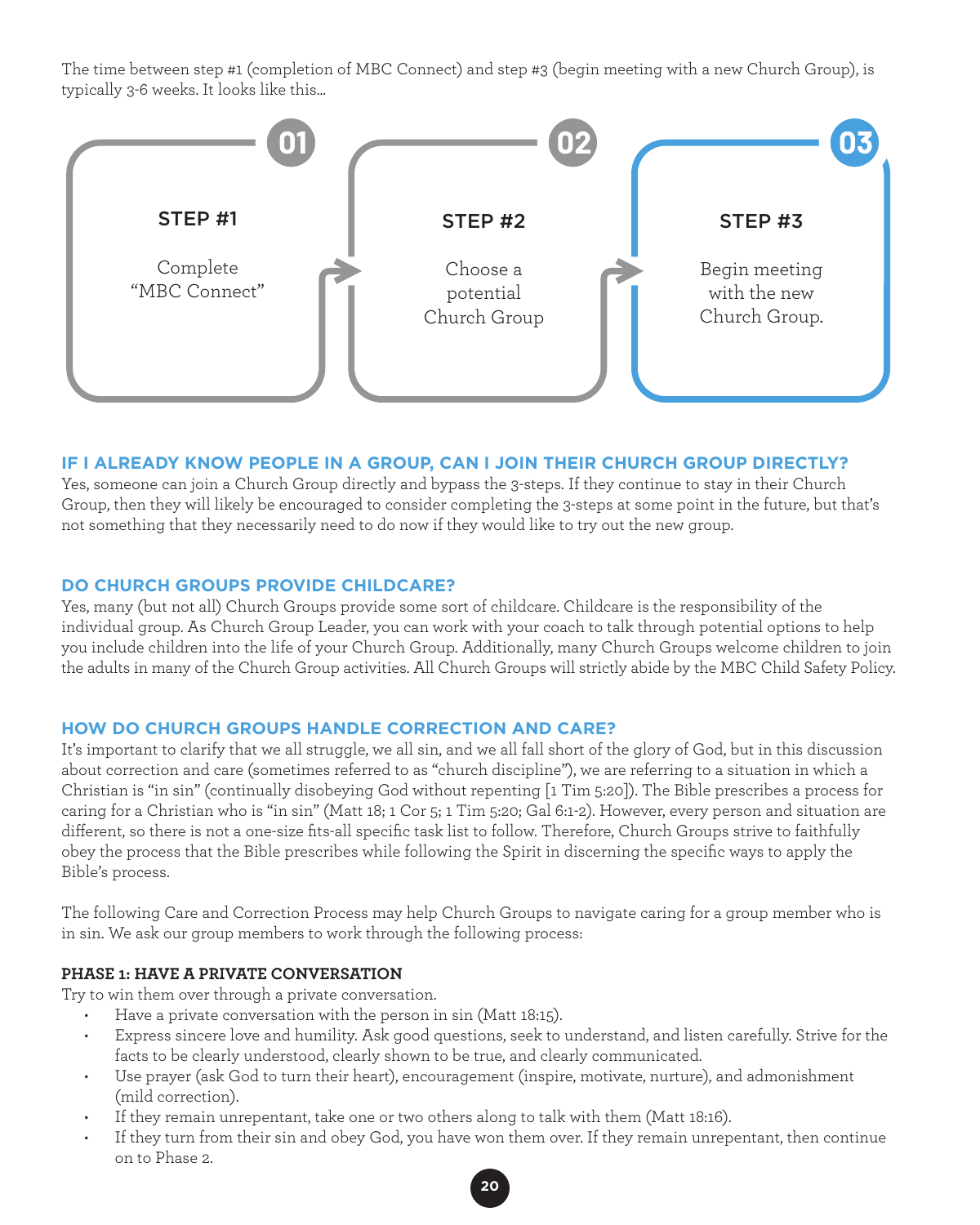### **PHASE 2: INCLUDE YOUR CHURCH GROUP LEADER AND FOLLOW THEIR LEAD**

Try to win them over by including your Church Group Leader and following their lead.

- Inform your Church Group Leader of the situation and ask for their guidance. The Church Group Leader will guide the process going forward.
- Continue praying for the person in sin, consider fasting for them, don't give up on them, and persevere for their good.
- It would not be uncommon for the Church Group Leader to speak with the person in sin and continue to pray, encourage, and admonish them. If they still remain unrepentant, then the Church Group Leader will work with the coach to determine how best to love and care for the one in sin, continuing on to Phase 3.

#### **PHASE 3: INCLUDE THE CHURCH GROUP COACH AND FOLLOW THEIR LEAD**

- The Church Group Leader will include the Church Group Coach for advice and to help win them over.
- The Church Group Leader will inform the Church Group Coach of the situation and ask for their guidance.
- The coach will guide the process going forward, serving on behalf of, and following the instruction of, the Location Pastor and Elders.
- Upon repentance and demonstration of the fruit of repentance (Luke 3:8a), the person who was in sin will be joyfully restored to fellowship in their Church Group and MBC.
- In the unfortunate situation that they remain unrepentant, the Church Group Leader and Church Group Coach will work with the Location Pastor and the Lead Pastors and Elders to consider whether to recommend to the congregation (Matt 18:17) that the person in sin be removed from membership (Matt 18; 1 Cor 5:1-13). Whatever is decided, it will be done in humility and love, for the sake of restoration of the person in sin, and for the good of the church as a whole.

For more details about how MBC handles correction and care, including situations that might follow a different biblical process than the one outlined above, please reference MBC's Principles and Procedures for Confrontation.

### **HOW DO CHURCH GROUPS WORK WITH CENTRAL MINISTRIES?**

### **KID'S QUEST AND AWANA**

MBC is blessed to have ministries like Kid's Quest and Awana that lovingly serve our children and contribute powerfully to their spiritual formation. Their ministry includes outreach, teaching, Scripture memorization, arts and crafts, community events, and retreats. We are so grateful for these vital ministries. We also encourage children to be involved in Church Groups because Church Groups are a primary way we care for any member or loved-one in MBC, including our children, which is done under the ultimate care and discipleship of their parent(s) or guardian(s). When possible, we try to include multiple children, similar in age, in one group. We encourage children to participate in various aspects of Church Group life that are appropriate to them. In the event that members of MBC serve together in a ministry like Kid's Quest or Awana, these relationships could potentially be an opportunity to start a Church Group. We do not assume that this approach would be practical for every family; rather, it is one idea that families could explore.

#### **THE ROCK STUDENT MINISTRIES**

MBC is also blessed to have The Rock Student Ministry that lovingly serves middle school and high school students and contributes powerfully to their spiritual formation. Their ministry includes outreach, teaching, training, community events, retreats, and leadership. We are so grateful for this vital ministry. Similarly to children, we also want our teens to experience church life with their families, so we also invite teens to join our Church Groups because Church Groups are a primary way we care for any member of MBC including our teens. When possible, we try to include multiple teenagers in one group, so they have another friend or two, in the same life-stage.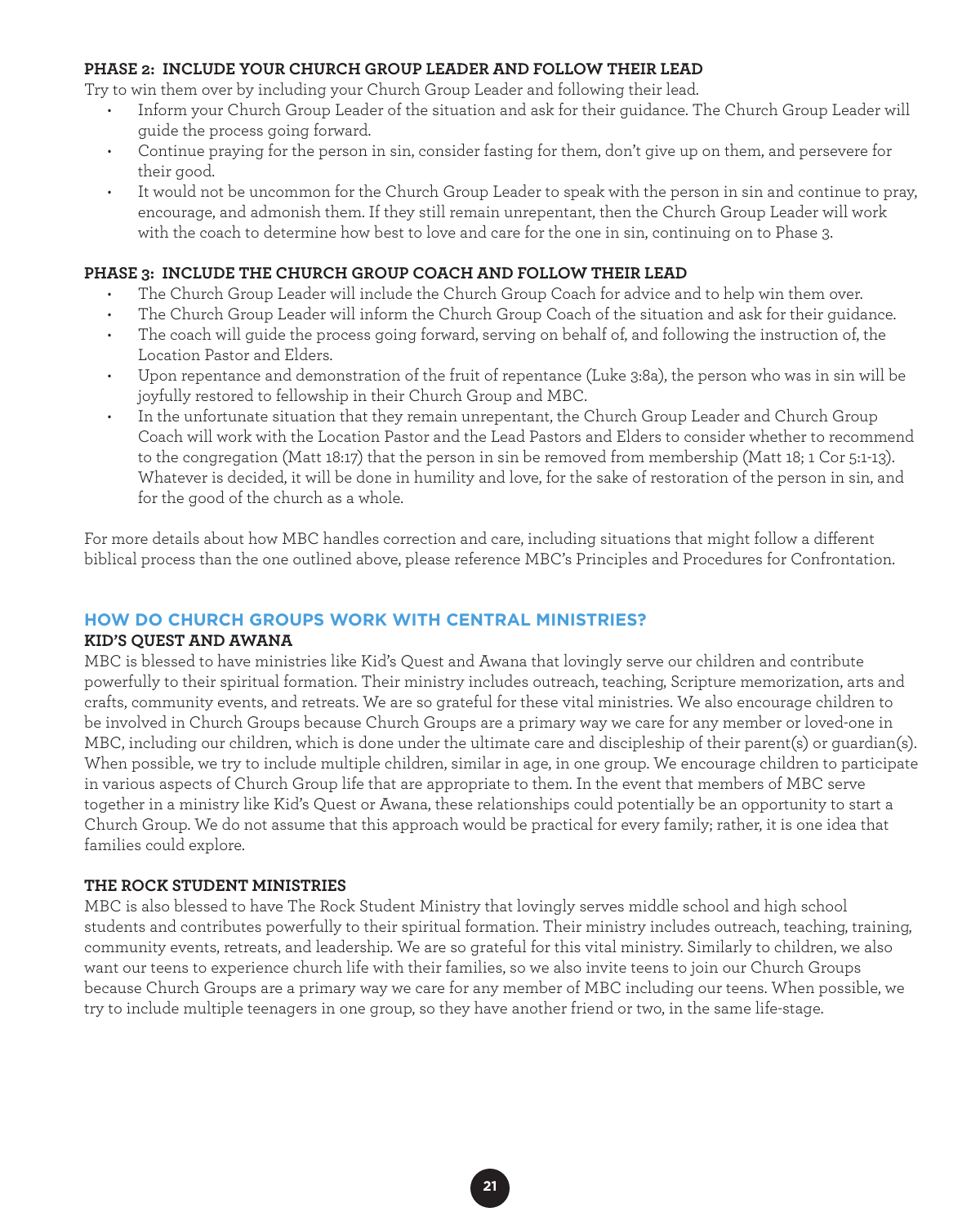## **ACCESS MINISTRY**

MBC is blessed to have ministries (like Access Ministry) which lovingly serve and aim to include people and families with special needs as valued members of the body of Christ. Their ministry includes things like outreach, discipleship, training, arts and crafts, community events, retreats, and care ministries.

Additionally, MBC's Access Ministry also provides important support to Church Group Leaders and members ensuring that our loved ones with special needs are well-cared for and well-connected in the life of our Church Groups. The support they provide could include things like training, advice, finding an accessible meeting location, adaptive resources, providing an extra set of hands, and help forming a Church Group that is uniquely designed to love and serve families with special needs.

Therefore, Church Group Leaders and Church Group Coaches partner together with Access Ministry to provide unique avenues and opportunities for those with specials needs to hear the gospel, grow in Christ, and be involved in healthy church life.

## **COUNSELING AND CARE**

MBC is blessed to have a specialized counseling ministry (MBC Counseling and Care) for those of us who are struggling or seeking specific direction and care. MBC Counseling and Care provides ministry to members of MBC and to regular attendees when appropriate. They also partner with Church Groups to help groups strive to care for one another, grow to become more like Jesus, and make disciples. Some of the many ways MBC Counseling and Care partners with and supports Church Groups include:

- Provides thought leadership on counseling and care, in accord with the Lead Pastors and Elders.
- Provides training to coaches, Church Group Leaders, and Church Group Members on how to counsel and care for one another.
- Handles escalations. As Church Group members help one another (through counseling and care), sometimes we get stuck. When that happens, we can go to our Church Group Leader for help. When our Church Group Leader gets stuck, they can go to their coach and/or Location Pastor for help. When they get stuck, they can go to MBC Counseling and Care for help. The bottom line is, we all work together, and we rely on God to provide everything we need.
- Provides tools, resources, and training. Tools can include helpful strategies for care. Resources can include things such as articles, books, videos, and audio resources. Training can include classes and workshops on specific ways to care, including specific lay counseling training classes.
- Provides senior coaching to Church Group Coaches and Church Group Pastors.

We don't want Church Groups to outsource the ministry of care to the MBC Counseling and Care team. "Caring for one another" is one of the primary things Church Groups do, and God calls every one of us to excel at it. MBC Counseling and Care equips and supports Church Group Members to care for one another well. MBC Counseling and Care strengthens the entire Church Group ministry through investing into our coaches, pastors, and leaders.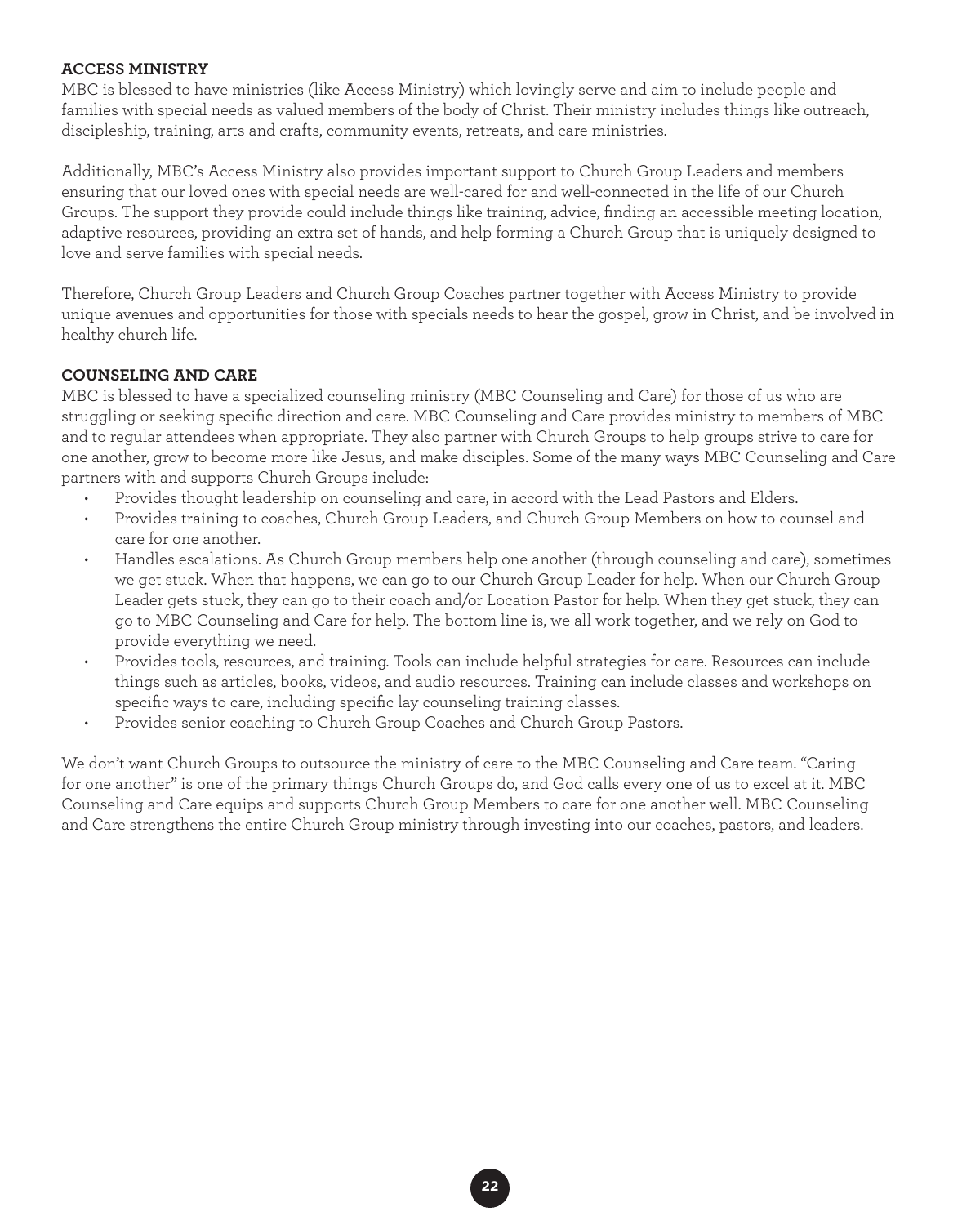## **GLOBAL OUTREACH**

MBC is blessed to have a Global Outreach (MBC GO) department that partners with and supports our Church Groups as we all strive to make disciples globally (and locally). MBC GO partners with and supports Church Groups in many ways. MBC GO does the following:

- Provides opportunities for Church Groups to pray for the nations, missionaries, churches, and ministries.
- Provides opportunities to support missions and missionaries around the world.
- Provides training in global disciple making through classes, workshops, tools, experiences, and even local opportunities to engage with internationals.
- Provides training in how to do missions and support missions well.
- Provides training in how to support a friend or family member or Church Group Member who is considering missions.
- Provides opportunities to serve in missions all around the world. These can include things like short-term mission trips.
- Provides opportunities to serve missions locally. These can include things like showing hospitality to missionaries who are back in DC, housing interns, investing in future missionaries, supporting volunteer missions projects, and much more.
- Provides opportunities for a group to adopt or support an MBC missionary or missions partner.
- Provides senior coaching to coaches, pastors, and leaders as they advise and support Church Group members who may feel called to take the gospel to the nations vocationally. GO's development process (The MBC Missionary Pipeline) walks with a prospective missionary from the point that they wonder about a call to go... all the way to living on the mission field.

Church Groups and GO do not have a prescribed way to engage with one another, so Church Group members are encouraged to contact GO for anything related to global missions. In the case that someone is considering their unique role in global missions, then GO will often serve a leading role in that process while also including the person's Church Group since the group is that person's close community.

We don't believe global missions should be thought of as a department in a church; it should be the culture and passion of everyone in the church. Following Jesus includes finding our unique role in spreading a passion for God's glory among all nations. Therefore, we encourage Church Groups to engage with their coach and MBC GO to become a group who joins in all the fun of making disciples locally and globally.

# **LOCAL OUTREACH**

MBC is blessed to have a team (MBC Local Outreach) who focuses on identifying local opportunities and helping all of us to serve through those opportunities. All Church Groups are encouraged to participate in outreach through sharing the love of Jesus through their personal witness throughout their communities. All Church Groups are encouraged to invite nonbelievers to their groups. Sometimes we join together with other groups for more structured opportunities where we can serve together. MBC Local Outreach helps by coordinating structured outreach opportunities in coordination with MBC locations. Church Groups and members are encouraged to connect to these local outreach opportunities as communicated through their location. Group Leaders and coaches are also welcome to work directly with MBC Local Outreach to learn about opportunities to serve and to establish a plan for their group.

# **WHAT ARE "COMMUNITIES" AT MBC?**

In addition to Central Ministries and Church Groups, MBC is very blessed to offer many diverse "Communities" of people who gather regularly to do things like spend time in God's Word and encourage one another in areas of common interest, life stage, or shared activity. God works powerfully in and through these Communities. They are often specific to an MBC location, and each MBC location will offer details about what Communities are meeting and how you can get involved.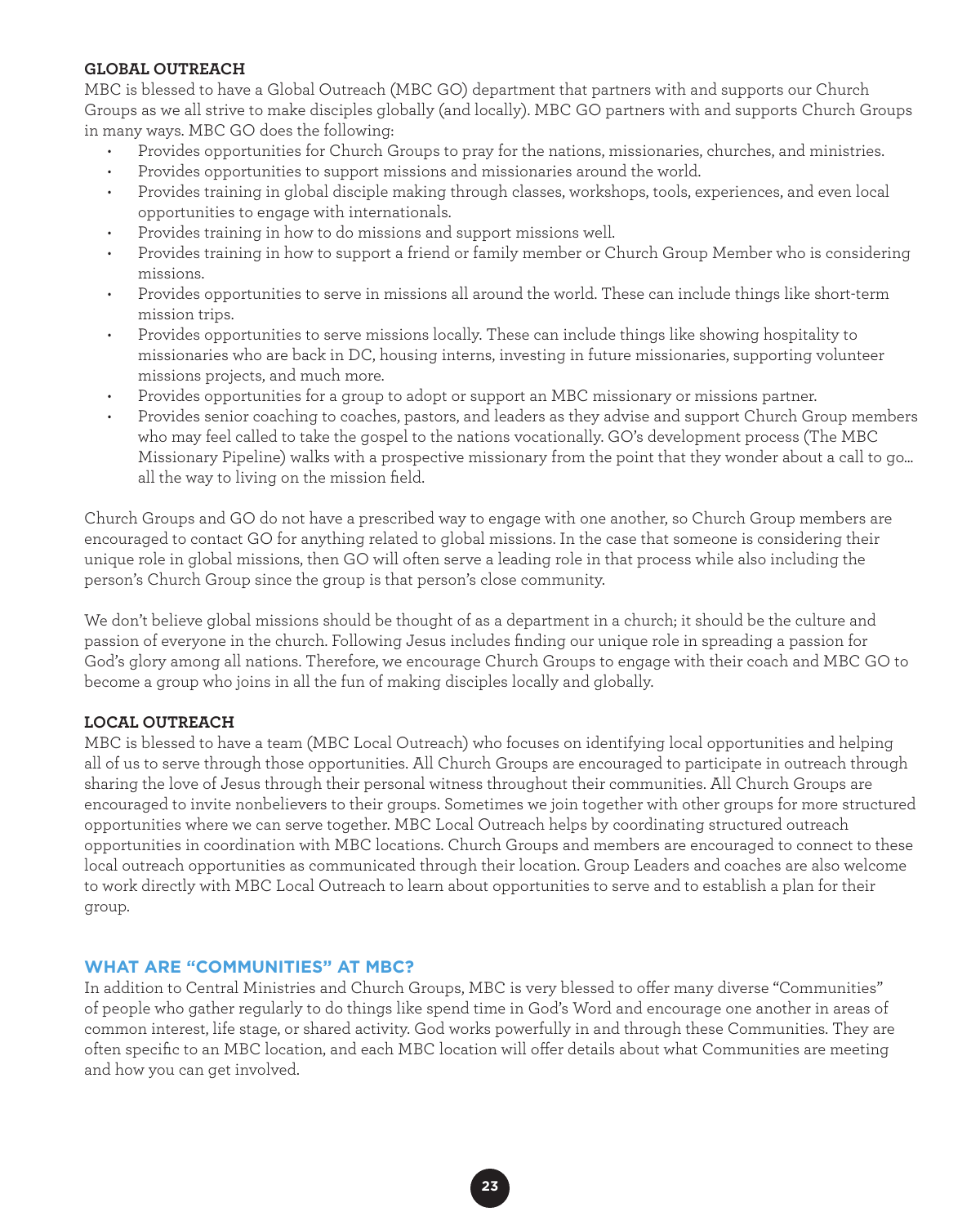# NOTES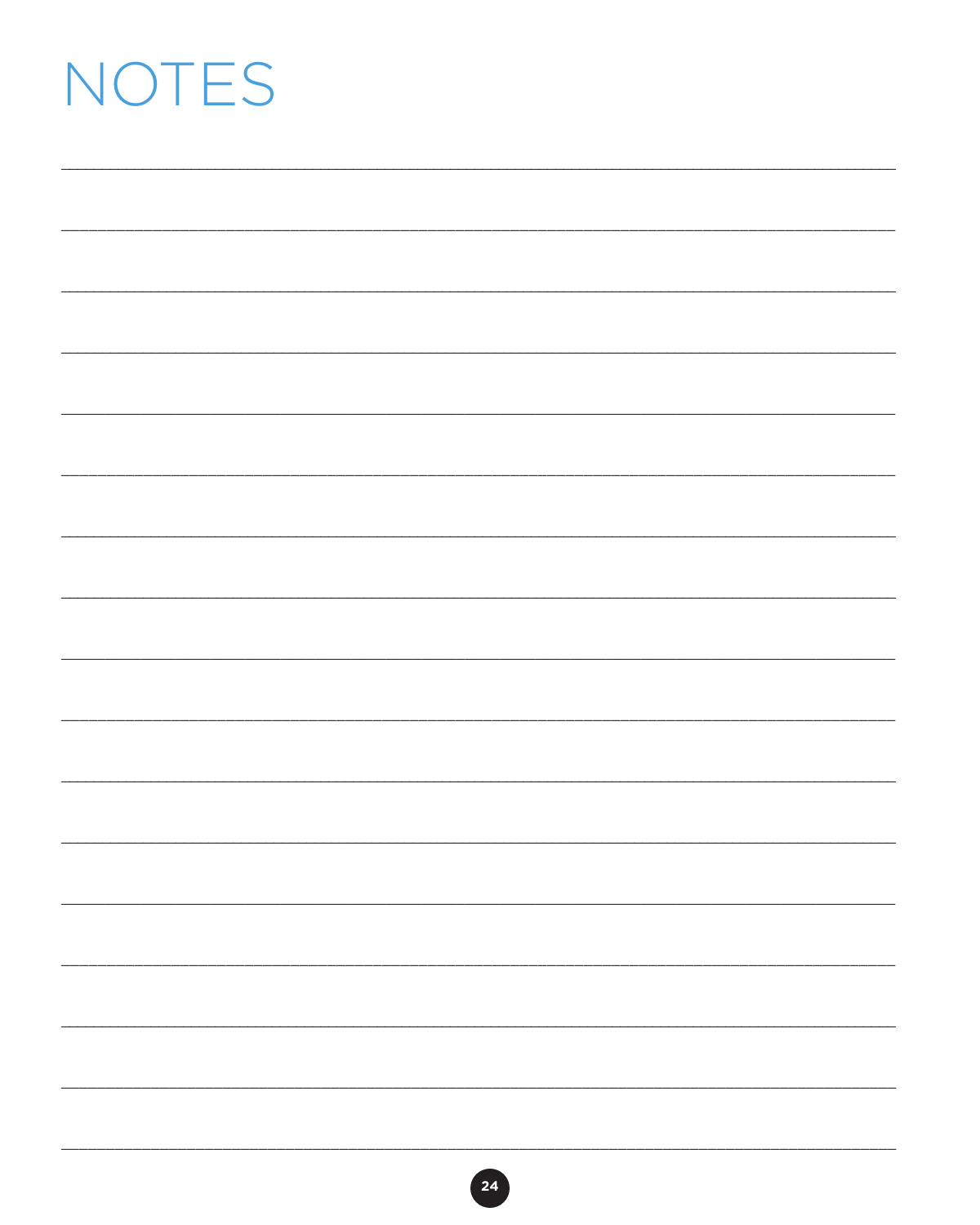# NOTES